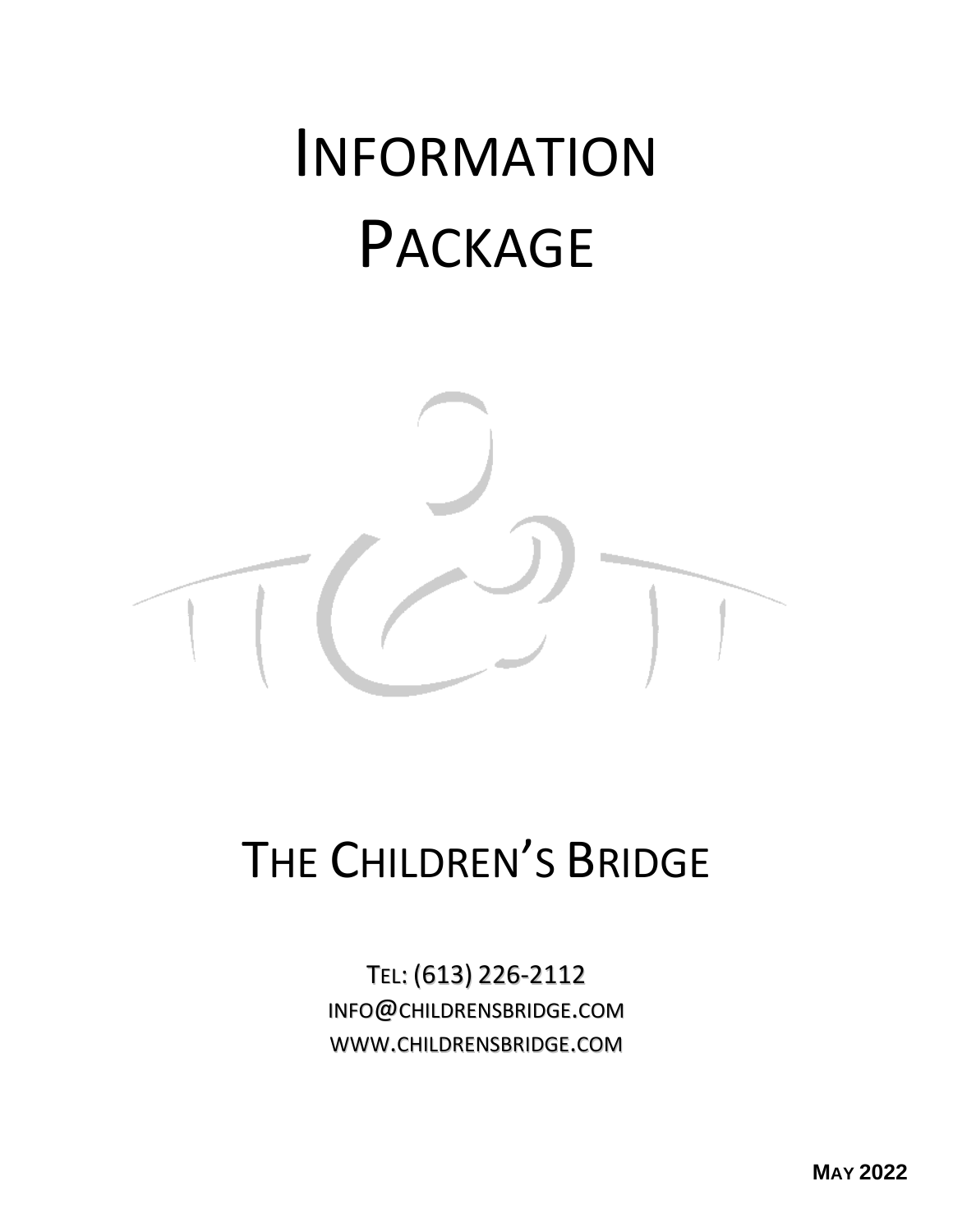### THE CHILDREN'S BRIDGE ORGANIZATION

The Children's Bridge is a non-profit international adoption agency that was federally incorporated in 1994. To date the organization has assisted over 4,500 families to successfully adopt children internationally.

The Children's Bridge takes its ethical practice very seriously. Our organizational goal is to provide adoption services with a mission to work in the best interest of the children we serve, by creating a sustainable and ethical adoption practice.

The Children's Bridge organization has widespread knowledge of provincial legislation and adoption procedures. As well, the agency has facilitated adoptions for families in all provinces across Canada, except for Quebec. It has the expertise to help Canadian families, in and outside of Canada, to adopt internationally.

In considering the addition of a child to a family through adoption, several decisions must be made. The first, and most obvious, is if adoption is right for your family. Discussion with other adoptive families, professionals and adoption agencies as well as personal research should help in this task.

Once a family has made the crucial decision to adopt, the next steps are: completing the intake process with the Program Manager, arranging for the completion of a home study and completion of an adoption file in province and of an adoption dossier to be sent overseas.

This detailed information package is designed to help families determine the best options for them.

#### The Children's Bridge Team

Our team include adoptive parents, adoptees and parents. For a complete listing of staff including Program Managers, please visit our website at [www.childrensbridge.com.](http://www.childrensbridge.com/)

The Children's Bridge receives its legal counsel from CCY Family Law in Ottawa.

#### Board of Directors

Our Board of Directors is comprised of volunteer parents who have adopted children through The Children's Bridge or adoptees. The Board of Directors provides The Children's Bridge with a solid business framework as well as managerial expertise that ensures the highest standard of adoption programs.

#### **S E L E C T I O N O F A N A D O P T IO N A G E N C Y**

With few exceptions, Canadian families who undertake an adoption from another country must work through an adoption organization/agency. The Children's Bridge is committed to providing our families with quality service focusing upon meeting their needs at every stage of the process.

Given the very nature of international adoption, it is absolutely essential that you receive a high level of support and quality service from the agency that you choose. Adoption agencies vary greatly in the number, availability and quality of pre and post adoption services that are offered. Each family has its own individual needs and it is important that the agency you choose meets these needs during the adoption process and throughout your child's life.

*Information Package – 220512- Page 2 of 37* The agency assists you with paperwork, travel arrangements and, more importantly, pre and post adoption support services. There are significant differences in the process and facilitation of international adoptions that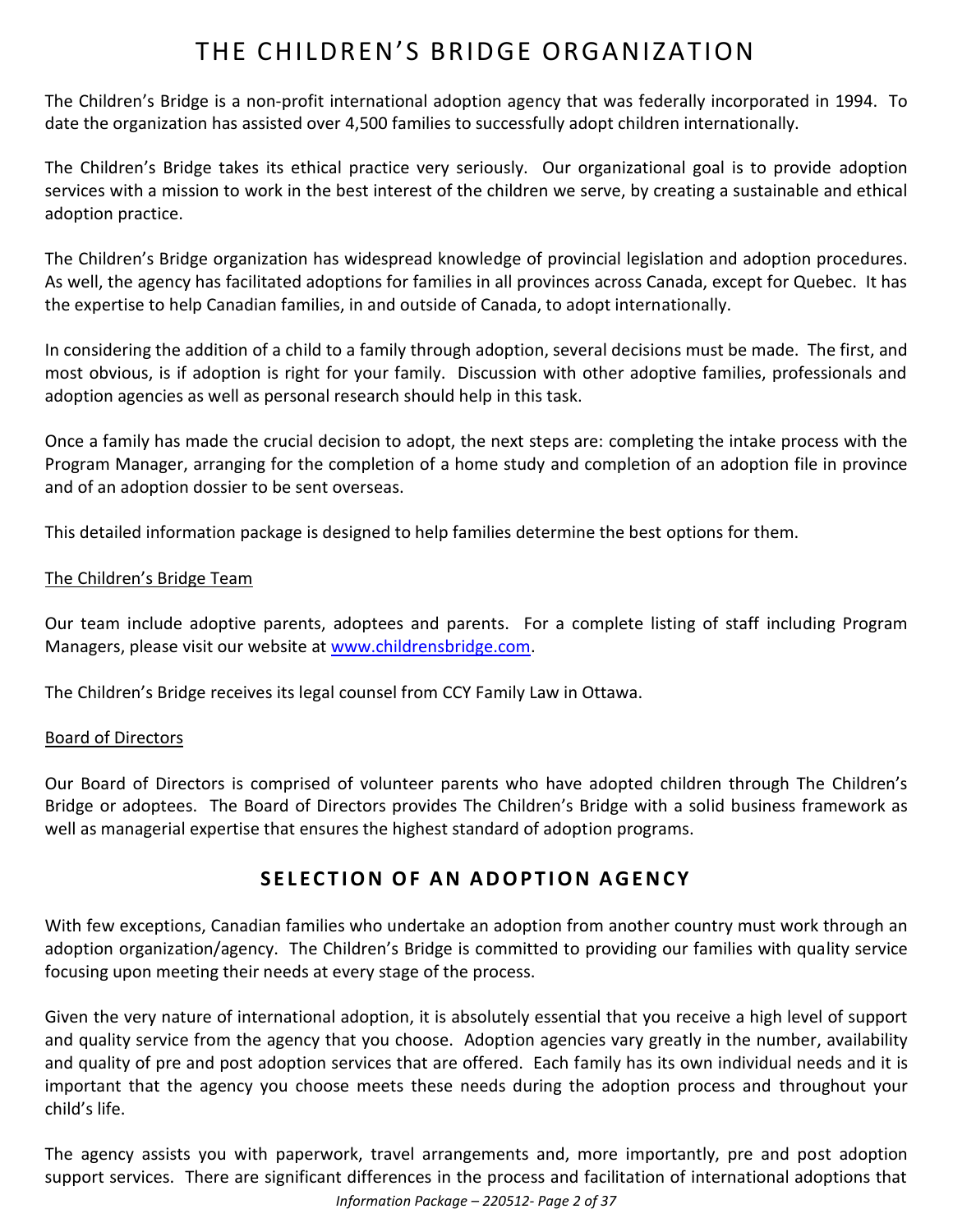have an impact on how smoothly and efficiently your adoption proceeds. We encourage families to explore each adoption agency carefully.

#### Experience, Credentials and Support Services

We recommend that you explore the levels of staffing in the agency, availability of help and support before, during and after your adoption, the experience of the agency in terms of number of adoptions completed and the potential for interaction with other families past and present.

#### Adoption Logistics

It is important that you are clear on anticipated costs as well as how the agency manages its resources. Check timelines for your chosen program and keep in mind that timelines do not vary by agency, but by program. It is also wise to check on the agency's legal, cultural and support services.

#### Travel

The arrangements made for you to receive your child are crucial. Please investigate all aspects of this part of the process including information you receive on the child, preparation for the trip, accommodation, costs and incountry support services. For most of our programs, The Children's Bridge chooses to use the expertise of skilled adoption travel guides and in-country professionals.

#### **P R E AND P OS T A D O P T I O N S E R V I C E S**

The Children's Bridge is committed to providing quality pre and post adoption services that are focused on assisting families throughout the entire adoption process. These services range from helping you choose a program to providing post-adoption services for your family after the adoption is completed. The following are some of the support services currently offered at various locations throughout Canada:

*Information Sessions* (general and country-specific) – designed to address specific questions or concerns regarding the adoption process. These detailed sessions are organized in a presentation format with a question period and are intended to help you assess the agency's services and decide on the most appropriate program for you. We recommend a family attend the country specific information session for the country they are interested in.

*Family Gatherings, Playgroups, Kids and Teens Clubs* – offered to provide an opportunity for children to get together in a child friendly environment and interact with other children whose families are similar to their own. They also allow adoptive parents to network with other families and share information and stories. For prospective adoptive parents, these events are a great chance to meet and learn from the experiences of other families who have adopted using The Children's Bridge.

*Guest Speakers and Special Events* – The Children's Bridge endeavours to hold several special events each year at various locations. These events include:

Networking, Picnics and Special Events:

What Your Family and Friends Need to Know about Adoption

Playgroups

Educational Seminars/Conferences:

Social Justice and Allyship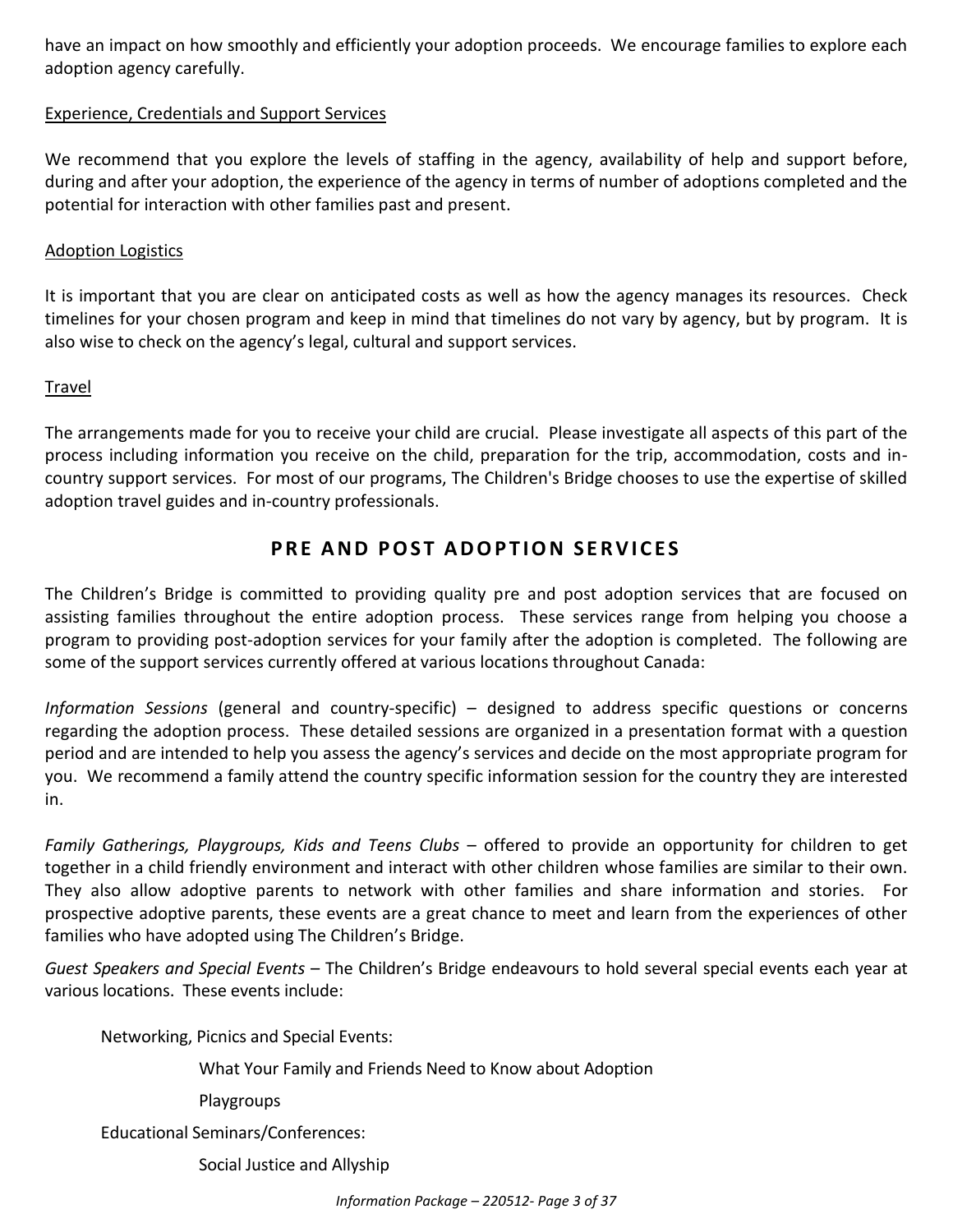Circle of Security Parenting Adoption/Adoptee Panel Keynote Speakers Homeland Visits Kids Like Me Workshop (children aged  $6 - 12$ ) Connect-A-Kid (Ottawa)

*On-line Services -* The Children's Bridge has an excellent website [\(www.childrensbridge.com](http://www.childrensbridge.com/) ) that contains detailed information on programs as well as dates and information on upcoming events and information sessions.

*After Hours Consultation Service -* If a family requests an in-take outside of the Program Manager's posted working hours, an after-hours fee of \$75.00/hour will be charged. A minimum appointment time of one hour applies and will be accrued for every 30 minutes after the first hour. This fee is to be paid by cheque and mailed to The Children's Bridge office. Contact your Program Manager to book an appointment.

*Information Services* - The Children's Bridge is pleased to provide our clients with comprehensive information kits and workshops to help guide you through the adoption process. Some of the information we provide includes:

- $\triangleright$  Adoption Package Upon completion of the in-take process and acceptance into a program, along with the Retainer agreement, we will send you a detailed package about the country that you have chosen. This package includes all of the documentation necessary to compile your adoption dossier, a cost breakdown as well as references to resource materials.
- $\triangleright$  AdopTALK An Adoption Parenting Workshop This is a mandatory workshop that all applicants MUST attend (applicable for EVERY adoption), in person, in either Toronto, Ontario or Ottawa, Ontario or via Zoom. Designed to prepare adoptive parents to manage the challenges of becoming adoptive parents and to increase their ability to parent proactively and positively, this workshop will include the following components: The First Year – Putting the Pieces Together, Health Matters, Early Trauma and Neurodevelopment, Transracial and Transcultural Issues in Adoptive Families, Talking to Your Child about Adoption and Trip Preparation.
- ➢ Immigration Information At the relevant point in your adoption journey, your Program Manager will send you instructions on how to complete the immigration portion of the process.
- $\triangleright$  Travel Guide This is a detailed guide outlining the travel portion of the adoption process. Information ranging from costs, accommodations and detailed itineraries to restaurant and shopping recommendations are contained in this package.

### THE HOME STUDY

No matter where a family live in Canada, or from where they adopt, locally or internationally, a home study is required. The home study will follow the S.A.F.E. (Structured Analysis Family Evaluation) format.

A home study consists of a series of interviews (4-5 sessions), a written report by an Adoption Practitioner (social worker) and supporting documentation such as references, police checks and medical reports. Your Practitioner will advise you of all required paperwork, usually at your first meeting. He/she will meet with you a minimum of four times with at least one visit taking place in your home (in most provinces). While it may feel a bit intrusive, the home study is not a process to fear. The Practitioner's primary role is to inform and educate you about adoption.

In Ontario (and some other provinces) families must also complete PRIDE (Parent Resources for Information Development and Education) training as part of the home study. Some provinces also have other adoption training requirements. Please check with your provincial authority for their particular requirements. A list of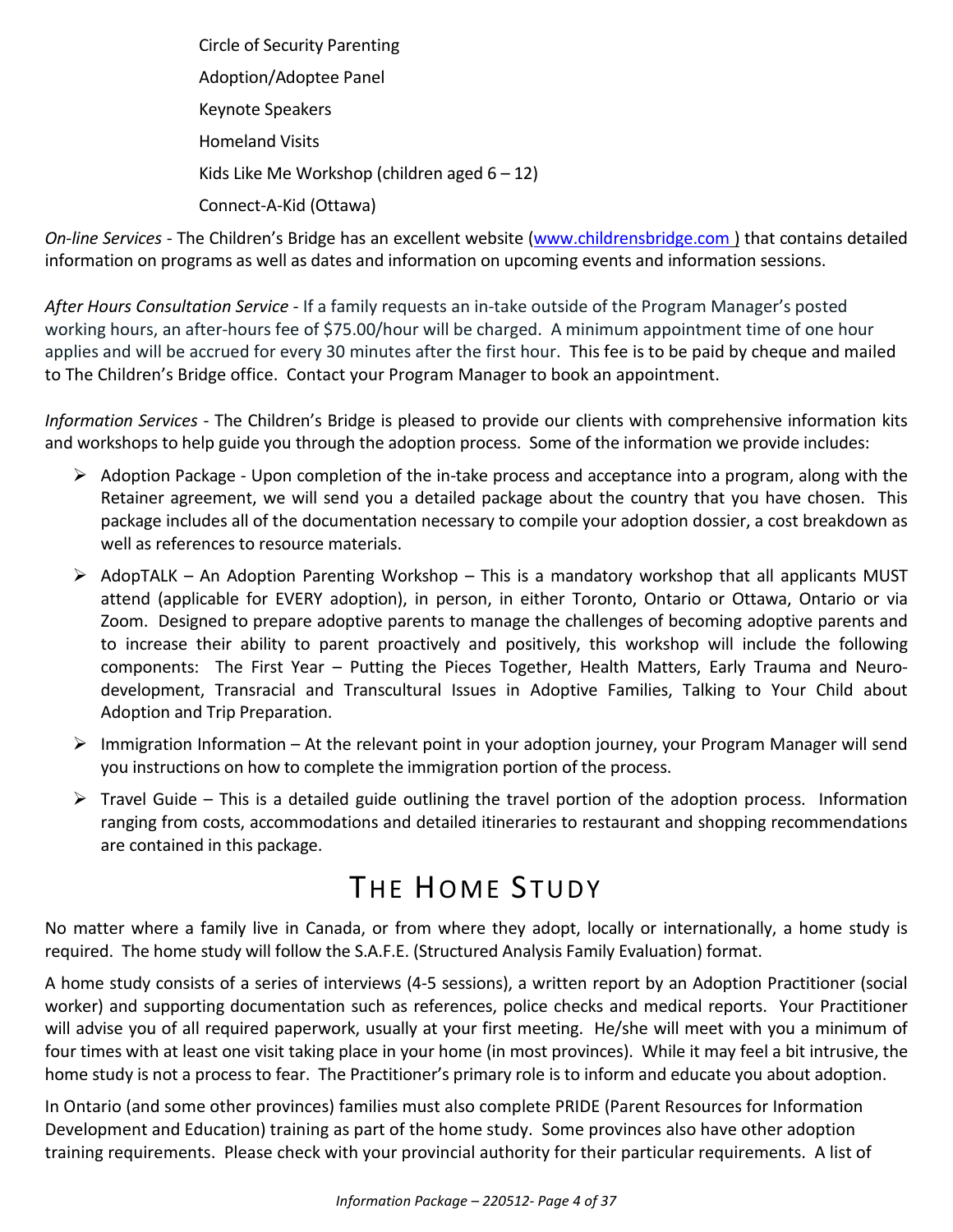approved Adoption Practitioners in Ontario can be found here: [https://www.ontario.ca/page/adoption](https://www.ontario.ca/page/adoption-practitioners#section-3)[practitioners#section-3](https://www.ontario.ca/page/adoption-practitioners#section-3)

Visit<http://www.adoptontario.ca/home> for a complete listing of upcoming PRIDE workshops in Ontario or contact your local provincial government for a schedule. As well, PRIDE is now offered on-line through OACAS.

Arranging a home study varies from one province to another. In Ontario you can begin with the agency or with an approved Adoption Practitioner (there is a link on our website of approved Practitioners). In most other provinces begin by contacting your provincial adoption authority listed below.

Upon completion of the home study, the Practitioner will forward the report (in Ontario, the completed report is forwarded to the agency for review and then on to the Ministry of Children, Community and Social Services for their approval. This approval process takes anywhere from a week in some provinces to 16 weeks in others (this timeline is an approximation only).

There is a fee charged for the home study. Clarify costs and to whom monies are owed at the outset of the home study. This too varies from one jurisdiction to another.

#### **PROVINCIAL CONTACTS FOR SOCIAL SERVICES**

**Alberta** Community and Social Services <https://www.alberta.ca/ministry-childrens-services.aspx>

**British Columbia**, Ministry of Children & Family Development <https://www2.gov.bc.ca/gov/content/life-events>

**Manitoba** Child and Family Services <https://www.gov.mb.ca/fs/childfam/adoption.html>

Government of **New Brunswick**

[https://www2.gnb.ca/content/gnb/en/departments/social\\_development/adoption.html](https://www2.gnb.ca/content/gnb/en/departments/social_development/adoption.html)

**Newfoundland**/Labrador Department of Child, Youth and Family Services <https://www.cssd.gov.nl.ca/adoption/index.html>

**Nova Scotia**, Department of Community Services <https://novascotia.ca/coms/families/index.html>

**N.W.T**. Adoption Coordinator <https://www.hss.gov.nt.ca/en/services/adoption>

**Ontario** Ministry of Children, Community & Social Services <https://www.ontario.ca/page/adoption>

**Prince Edward Island**, Department of Community and Social Services <https://www.princeedwardisland.ca/en/topic/adoption>

Government of **Saskatchewan**, Adoption Services <https://www.saskatchewan.ca/government/directory?ou=9febab46-a7c0-48a6-8623-8d3ec9b19a4d>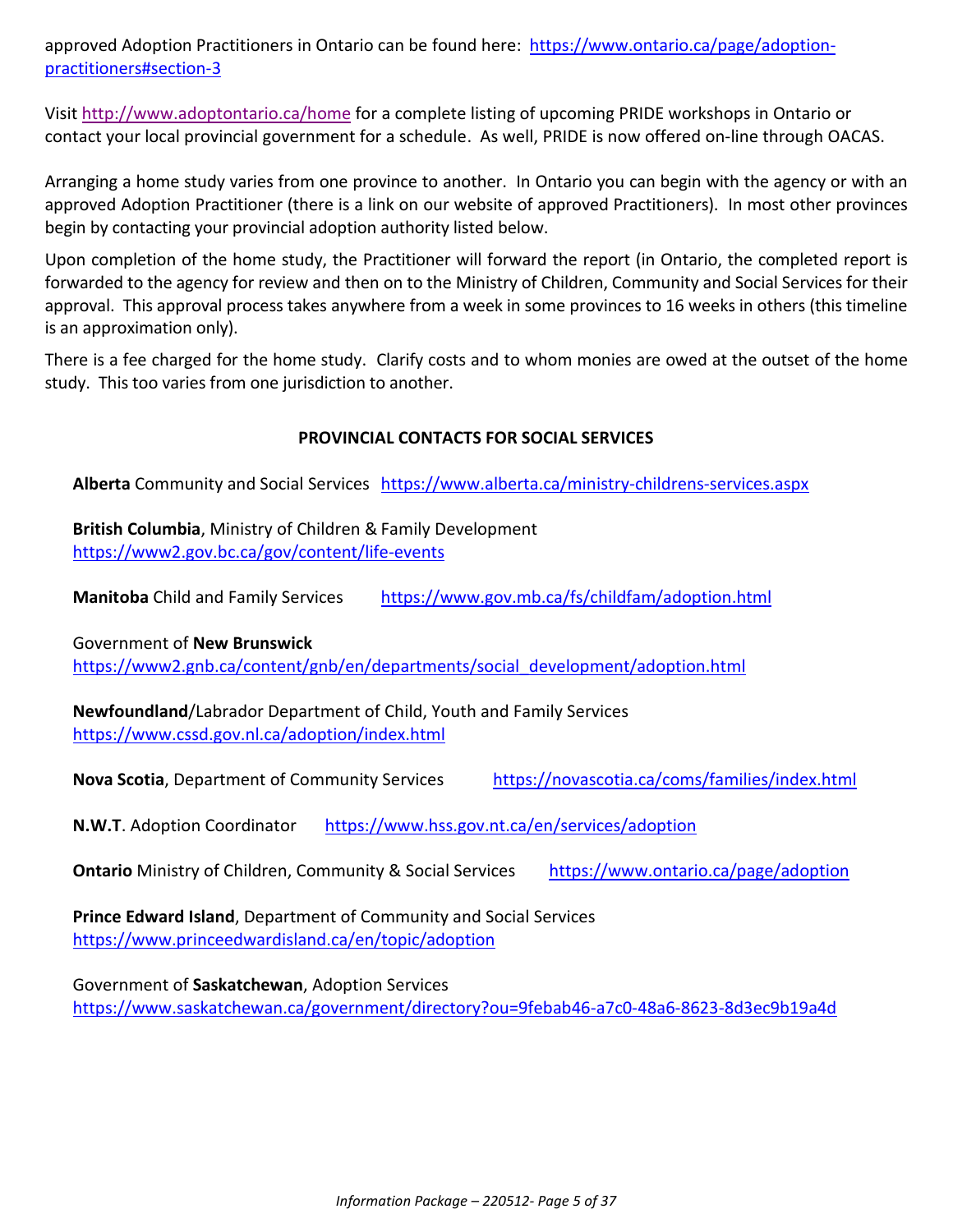### INTAKE

**Before** being accepted into a program, prospective adoptive applicants are first required to complete the intake process with the relevant Program Manager. It is recommended to complete the intake process as early in the process as possible.

To begin the intake process:

- Ensure you meet the requirements of the country you are planning to adopt from. All requirements are listed in this package.
- Complete the Intake Application (including Consent to Exchange document) and Membership (provided to you by the Program Manager) and pay the relevant fees. One year membership is included.
- Contact the Program Manager to schedule your intake appointment.

The intake meeting will touch on motivation to adopt, applicant's skills and education, race, identity and culture, potential health issues and openness and connection to first family. This is also an opportunity for applicants to ask their questions about the agency, processes or program.

If applying to adopt as a couple, **BOTH** applicants must take part in the entire intake appointment that will take approximately 60- 90 minutes. Currently all intake appointments are completed via Zoom.

### IMPORTANT ITEMS TO CONSIDER

- 1. How similar is your family's race and culture to the child you hope to adopt?
- 2. Does the city or town you live in have a sizable population of families from the country your child will be adopted from? If not, do you have a plan for connecting your adopted child in authentic ways to their birth culture?
- 3. Do you currently live in a racially diverse area or neighbourhood, or live within driving distance of a more racially diverse area? If not, would you consider moving to a more diverse location?
- 4. Does the country you are considering have a strong religious faith (Buddhism, Christianity, Hinduism, etc.) and will you continue this faith with your child?
- 5. Will you be happy to travel back to your child's country of birth as he or she grows up?
- 6. What cultural mirroring do you have in your family and/or community?
- 7. Do you have family/friend connections to your child's birth culture?
- 8. Does your family speak your child's language?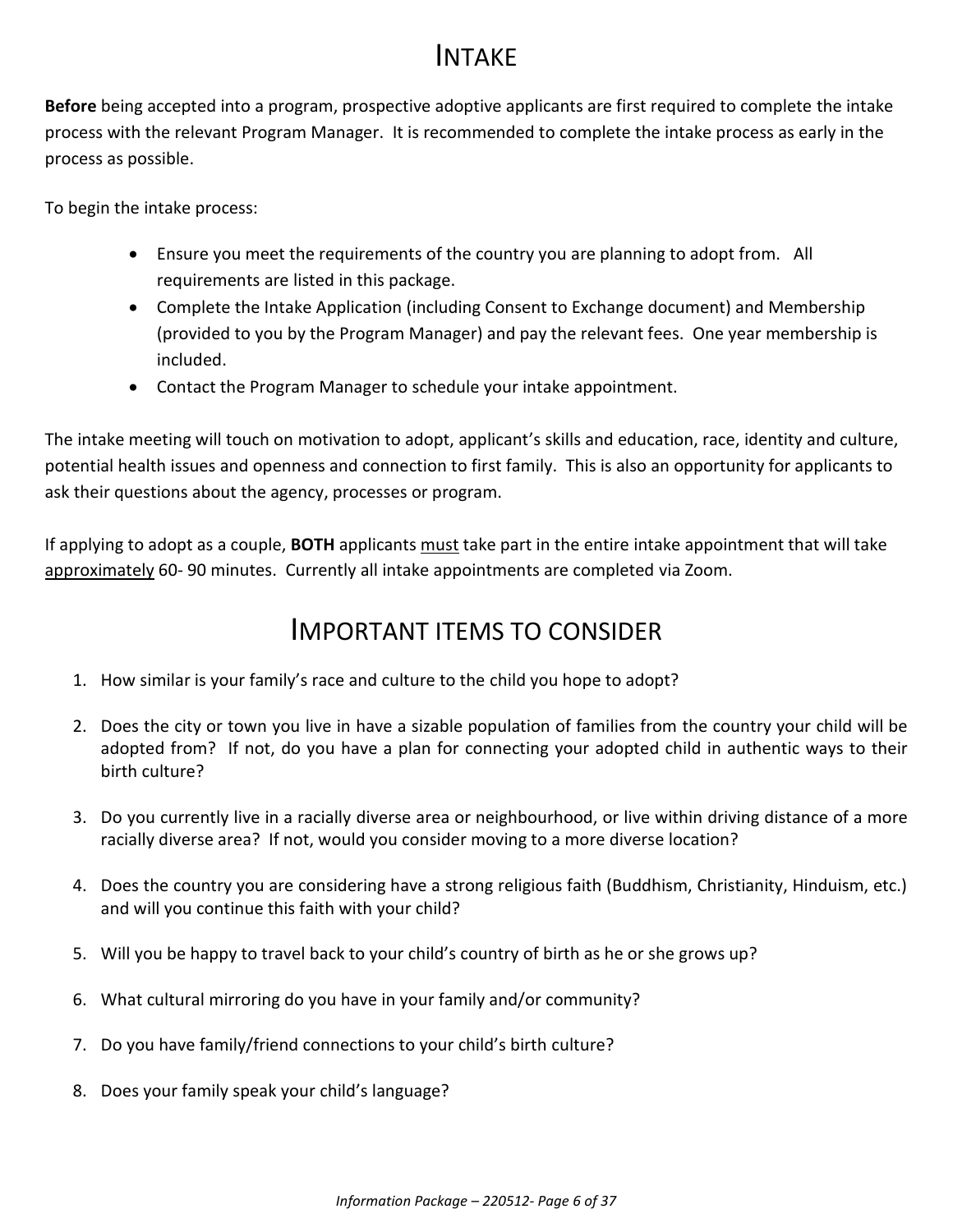### PROGRAMS

The Children's Bridge is pleased to offer you information on the programs that we are currently licensed to facilitate adoptions from.

Please review the outline of each of the programs on the following pages to determine the country that best suits your situation and family. You may want to refer to the chart "Countries at a Glance" (in this package) for further consideration.

As well, we suggest you check out our website, [www.childrensbridge.com](http://www.childrensbridge.com/) regularly for updates on existing programs and information on exciting new programs.

### NEW COUNTRY LICENSE APPLICATIONS

The Children's Bridge researches new possible international adoption programs and once a license is completed, new programs will be announced on our web site.

### GENERAL INFORMATION

**Health issues must be researched as the health of the children cannot be guaranteed in any of our adoption programs. All of our families are required to attend our AdopTALK parenting series that includes a workshop on health issues. However, these issues should be properly researched and considered before embarking on an international adoption. Potential health issues that are covered and that you should also research include: malnourishment, effects of institutionalization, Hepatitis, HIV, developmental delays, learning disabilities, fetal alcohol spectrum disorders, physical and sexual abuse and sleep and emotional issues. Health information provided in a proposal is a snapshot of the child's health at that time and can change. Based on the age of a child, some health issues cannot yet be determined.** 

**Timelines** – Every program has a different timeline but all families should be prepared for a minimum of 2 years. Timelines can change at any time and those in this package are estimates only. As well, families are not matched in the order a dossier is sent to country as matching timelines depend on many factors (i.e. age, health, sex).

**Callback Lists** – Some countries only allow us to submit a specific number of files each year. If this number has been met, the Program Manager may choose to keep a callback list.

To maintain a position on a list you need to:

- •Contact Program Manager to obtain a position on a list
- •Have an active CB membership
- •Pay an annual fee of \$100 plus tax for each list you are on

**Pregnancy/Multiple Adoptions/Fertility Treatments -** The Children's Bridge highly discourages families from applying for more than one international adoption, trying to conceive, pursuing fertility treatments, and/or exploring domestic adoption while also going through an international adoption process. Our agency takes our commitment to work in the best interest of the child very seriously, and in most cases pursuing pregnancy/domestic/multiple international adoptions often does not place the child at the center of the process. It also poses several risks for your family financially and with the adoption authorities overseas.

Families are asked to commit to their decision to adopt internationally for some of the following reasons:

*Information Package – 220512- Page 7 of 37*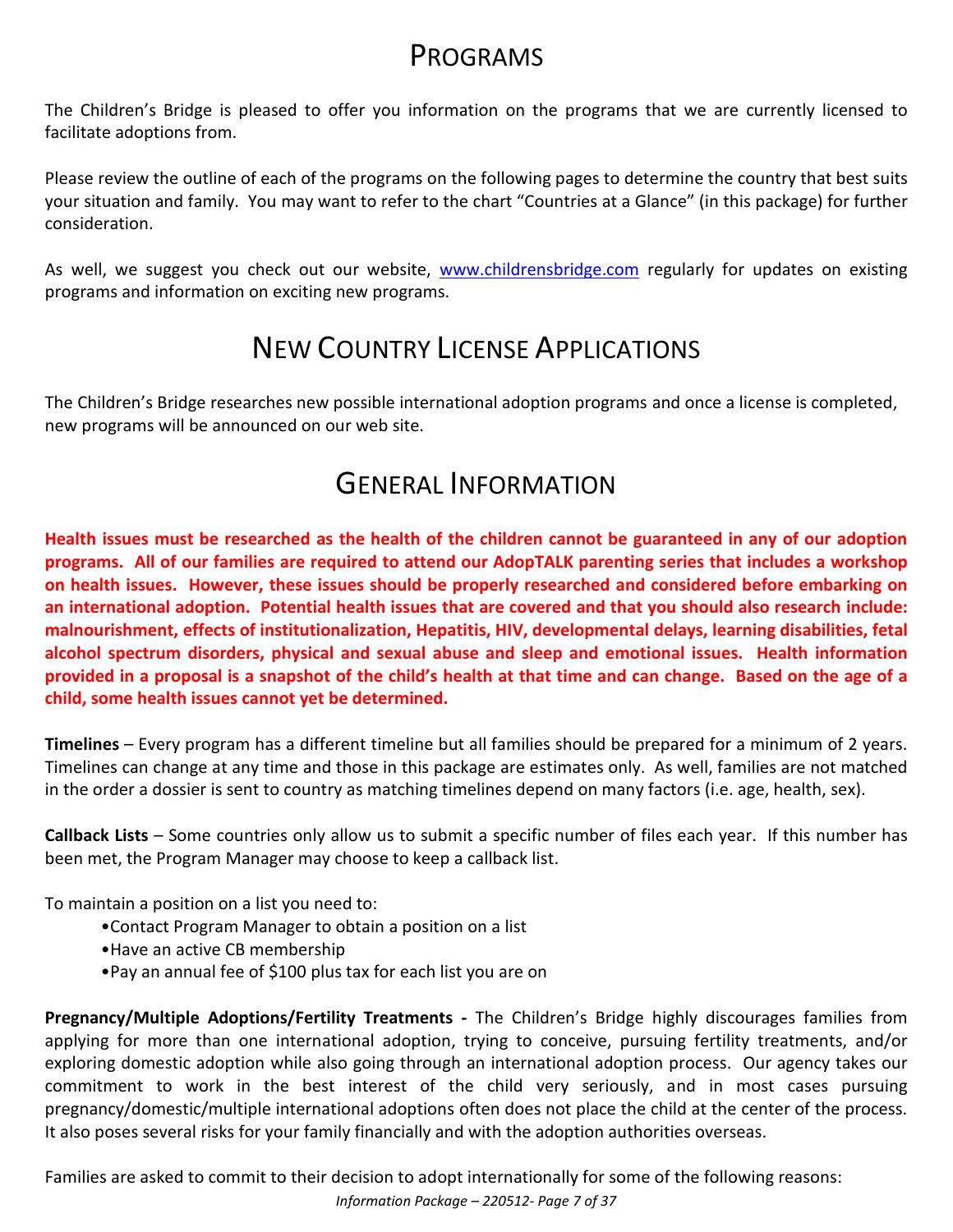- The process of adoption is a time of learning and education for individuals and families. It is our experience that families who have their time and attention in several places are much less prepared than those who have used the time of wait to take courses, read adoption related materials, and prepare for this life-changing transition. This directly benefits the children who are placed, as well as the adoptive families who are better prepared to meet their children's needs.
- Oftentimes our in-country partners are preparing a child's file for many months before being matched with a TCB family. Should a family receive a proposal and need to decline the match due to pregnancy/domestic or another international placement means the child's file goes back into the system, and the child waits in care for a much longer time.
- Families should be aware of the following restrictions that may apply should they choose to pursue pregnancy/domestic/multiple international adoptions, some of which are provincial Ministry regulations while others are in place by in-country adoption authorities:
	- o The Ontario Ministry requires an 18-month gap between the chronological ages of children in the home and the child placed for adoption as well as 18 months between placements. In other provinces, the guideline is 12 months between ages and placements. Adoption files are placed on hold until this requirement is satisfied, and annual administration fees will apply.
	- $\circ$  In some cases, the other country's adoption authorities want to see full commitment from the adoptive family to adopt a child from that particular country/culture. This means a family who has not demonstrated full commitment may be viewed unfavourably by the country they plan to adopt from. In some cases, the country automatically closes an adoption file upon news of pregnancy or domestic placement (India).
	- o In countries such as Korea and Thailand, upon notifying the authorities that a waiting family has been placed domestically or recently given birth, that file will be moved to the bottom of the list and families will have lengthy waits for a second proposal.
	- o Families should review their retainer agreement for fees that are non-refundable at various points in the adoption process. This applies to files that are withdrawn due to notice of pregnancy, birth, one international adoption or a domestic adoption placement.

If you are placed with a child internationally, domestically or become pregnant during the process, please contact us as soon as possible. Some provincial ministries will not allow an adoption placement if the adoptive applicants are pregnant or have recently given birth.

**Concurrent adoptions -** Few provinces will allow two international adoptions to be completed simultaneously. Check with your provincial ministry for further information. Even if allowed by your provincial authority, in most cases, the foreign country will not accept this, so please check with your Program Manager.

**Placement of Children/Out of Birth Order** – Every provincial ministry has a guideline on the ages and placement of children (i.e., if your birth child is 18 months old, you cannot accept the placement of a child who is more than 6 months old). Please check with your ministry prior to proceeding with an adoption if you are unsure of these guidelines. In Ontario, there must be 18 months difference in the ages and placement of children.

**Fostering while in the process** to adopt is generally acceptable by most provincial ministries and some countries. Families should speak with their provincial coordinator **and** their Program Manager BEFORE proceeding with the foster care program. Please note that this refers to temporary foster placements and not foster-to-adopt programs or long-term placements.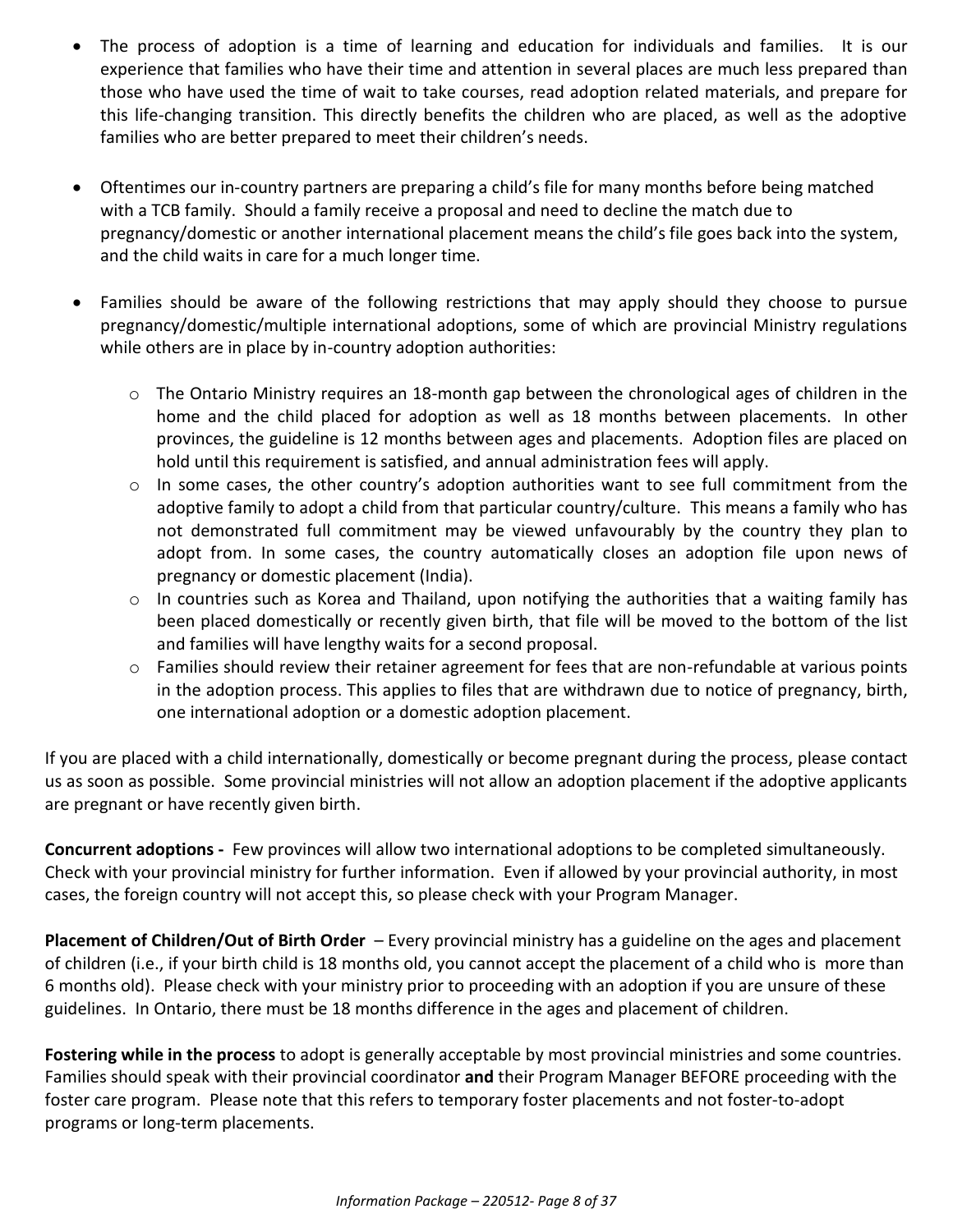**Second Adoptions**: If you are adopting for a second time, you must ensure that the placement guidelines are followed and the new child to be adopted does not disrupt birth order. In Ontario, you can begin the adoption process 9 months after coming home with your first child.

**Requirements** listed for each country are established by the individual countries and are not those of provincial Ministries or The Children's Bridge. All requirements must be met or a file cannot be submitted.

Please contact the Program Manager of the program you are interested in **prior to proceeding** with any program to schedule your intake meeting, obtain updated information, costs and a current timeline.

**Hold Policy:** After consultation with The Children's Bridge and providing written notice, a family may choose to place their adoption file on hold with The Children's Bridge. The maximum amount of time a file can be placed on hold is 12 months (situation dependent and upon consultation with and approval from the Program Manager). A family may wish to put their file on hold for many reasons (i.e., pregnancy, change in family circumstance, financial, etc.).

If a file is already in country, it is likely that the file will have to be withdrawn and applicants re-apply if they choose. Consult with the Program Manager for specific details.

The administration fee will apply when a file is on hold.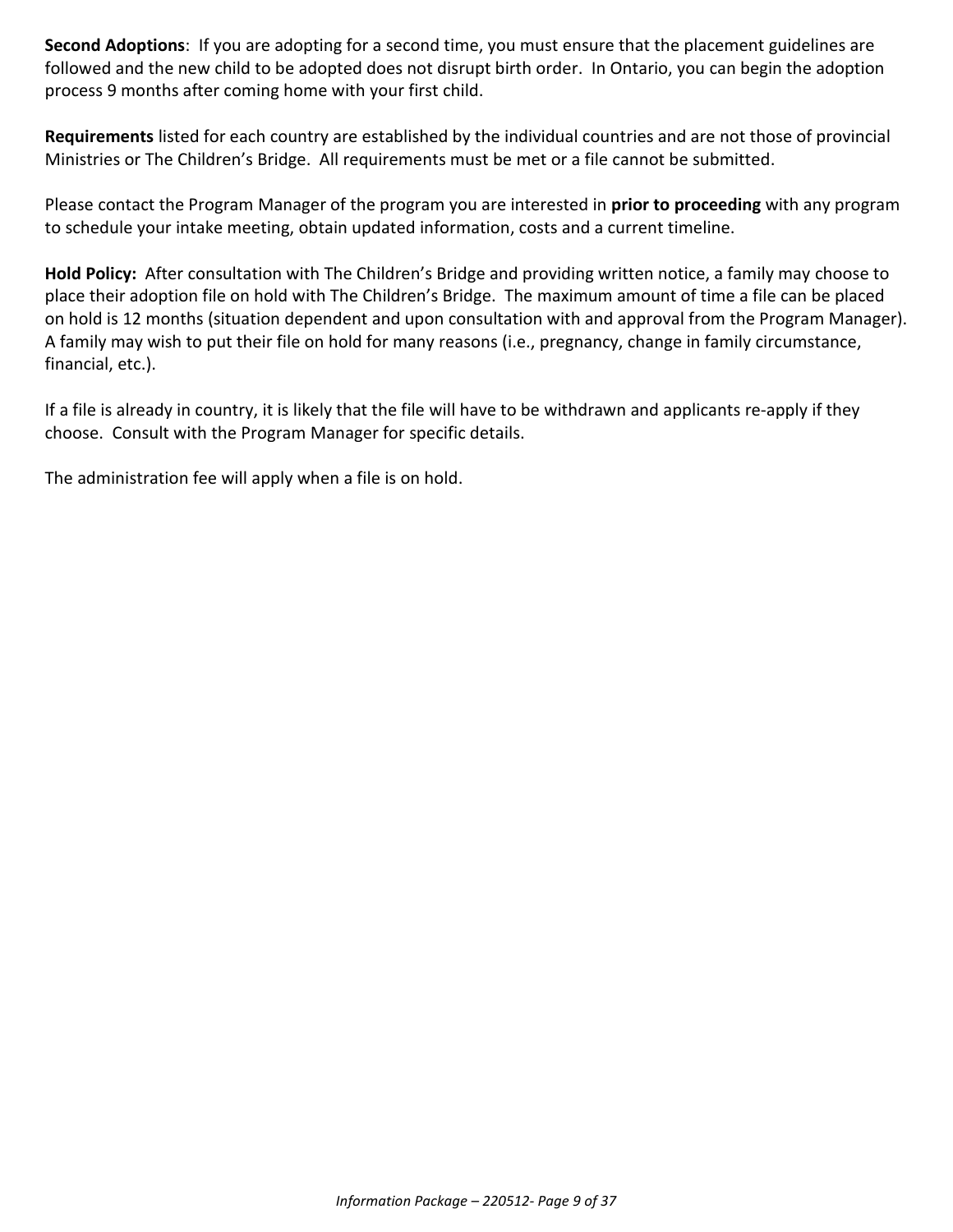### U.S.A. ADOPTION PROGRAM HEARTSENT ADOPTIONS, INC. (HAI)

#### *Program Manager:* Darlene Catton, 905-836-6776 E-mail: [darlene.catton@childrensbridge.com](mailto:darlene.catton@childrensbridge.com)

General Information:

- $\triangleright$  The Children's Bridge works in partnership with Heartsent Adoptions, Inc. (HAI) based in Orinda, California. HAI works with local agencies in other states and applicant(s) will have an opportunity to choose one of those supervised agencies. The supervised agencies also work with child packing agencies in every state in the US.
- $\triangleright$  Adoptive family is chosen by an expectant mother/father who wishes to make an adoption plan for their child.
- ➢ Families **must** be open to accepting a child of any racial background.
- $\triangleright$  Families must be open to either sex.
- $\triangleright$  Applicants must be open to a semi-open or open adoption.
- $\triangleright$  Many expectant mothers want the adoptive family either present at the hospital or in the state at time of birth.
- $\triangleright$  Adoption is finalized in the local state approximately 6 months after placement. In most cases, family does not need to travel to the state for finalization but must be present for the hearing by phone.
- ➢ Children will maintain dual citizenship and annual tax returns must be filed annually by the family on behalf of the child.
- $\triangleright$  Applicants will complete a comprehensive checklist outlining various situations they are open to (i.e. some in-utero exposure to drugs/alcohol, familial history of mental illness, unknown birth father, etc.).
- $\triangleright$  In many situations, the adoptive family will have the opportunity to meet the birth mother/father during their trip to the local state.
- $\triangleright$  3 5 post-placement reports completed by an Adoption Practitioner are required in order to finalize the adoption. Varies depending on state.
- ➢ Children will reside in an interim foster home until placement occurs with the adoptive family unless placed with the adoptive family at birth (preferred).
- ➢ Paperwork for HAI **must** be updated every year (home study, medicals, police checks).
- $\triangleright$  The failed match rate is approximately 15 20%.

Requirements:

- $\triangleright$  This program is open to all provinces except Quebec.
- $\triangleright$  This program is open to same-sex and heterosexual married and common-law couples (except Michigan), as well as single applicants.
- $\triangleright$  At least one applicant MUST be a Canadian citizen.
- $\triangleright$  Family must possess a stable financial portfolio. Please note that the total cost for most adoptions from the USA will be from \$110,000CAD and up.
- $\triangleright$  Applicants must live in an area where they can provide racial mirrors for their child and have access to cultural and racial diversity in their everyday life and communities.
- ➢ Applicants must be in sound physical and emotional health. Adoptive applicants must be free of major mental illness such as bipolar disorder, schizophrenia and obsessive-compulsive disorder.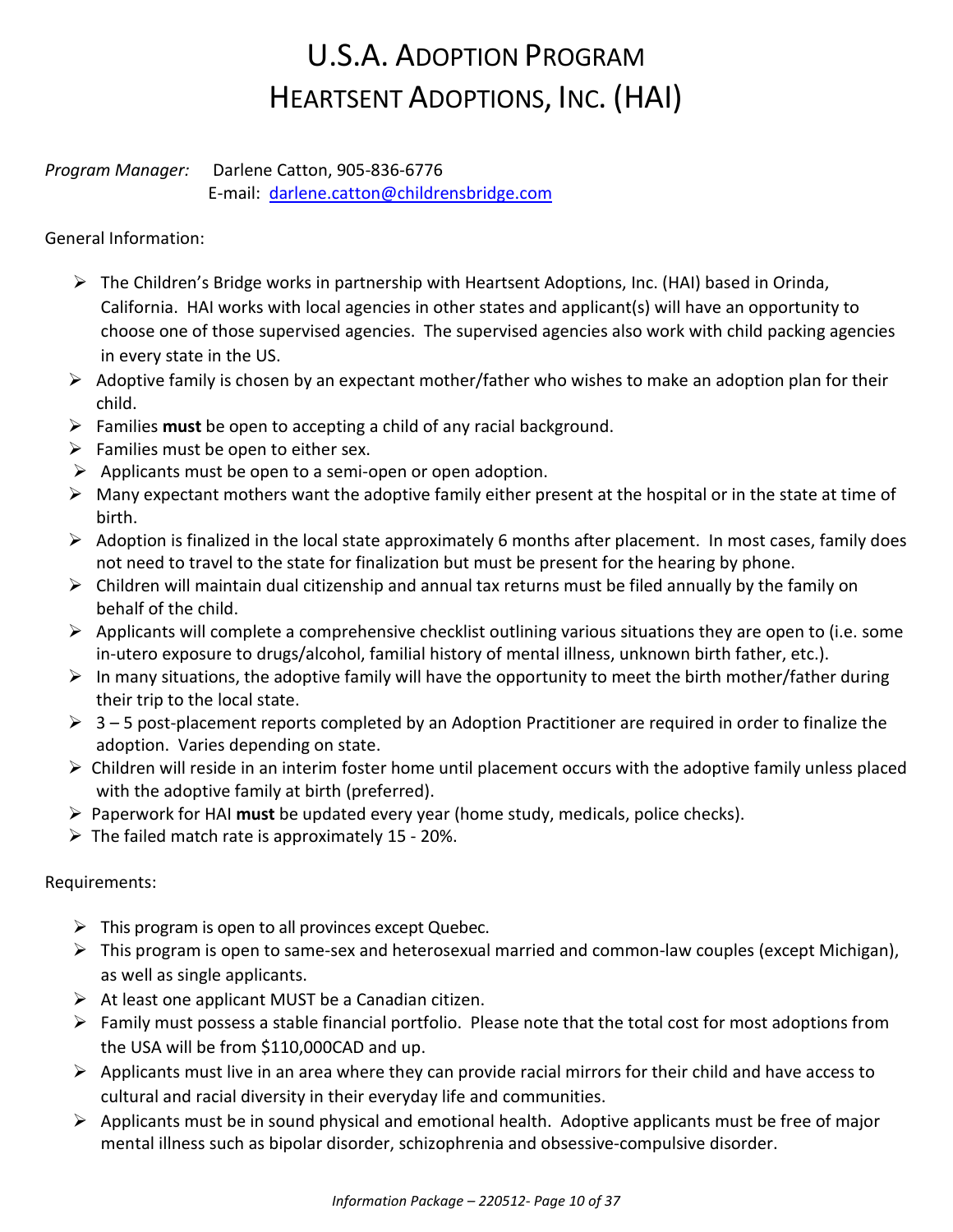- ➢ Applicants must be open, at a minimum, to a semi-open adoption. A semi-open adoption refers to an adoption in which letters and pictures will be exchanged and available to birth family until the child has reached the age of 18.
- ➢ Prospective applicants must be free from criminal record. You will NOT be eligible if you have a history of arrest by a law enforcement or charged with a criminal offence. This includes a child welfare record check (i.e. Children's Aid Society).

Process:

- ➢ Attend a Children's Bridge Information Session [\(http://www.childrensbridge.com](http://www.childrensbridge.com/) and/or a USA Information Session.
- ➢ Complete the intake application and schedule the intake appointment with the Program Manager.
- $\triangleright$  Complete consultation with HAI as well as HAI's application form.
- $\triangleright$  Sign TCB's retainer agreement.
- $\triangleright$  Completion of home study, PRIDE training and approval in province.
- $\triangleright$  Compile dossier and family profile booklets.
- $\triangleright$  Once home study approval is received and dossier has been compiled and processed (notarized & authenticated), documents will be submitted to HAI.
- $\triangleright$  Match received and reviewed.
- $\triangleright$  Baby is born and referral documents received.
- $\triangleright$  Family travels to the local state (either before birth or at time of birth).

#### Timelines:

- $\triangleright$  Completion of home study (average time 3 6 months).
- $\triangleright$  Approval in province varies from 4 16 weeks.
- $\triangleright$  Processing of adoption dossier (Canada and USA) averages 4 6 weeks.
- $\triangleright$  Wait for proposal approximately 9 18 months.
- $\triangleright$  Travel to local state prior to birth or at time of birth (unless prior agreement has been reached).
- ➢ **One trip of up to 45 days is required.**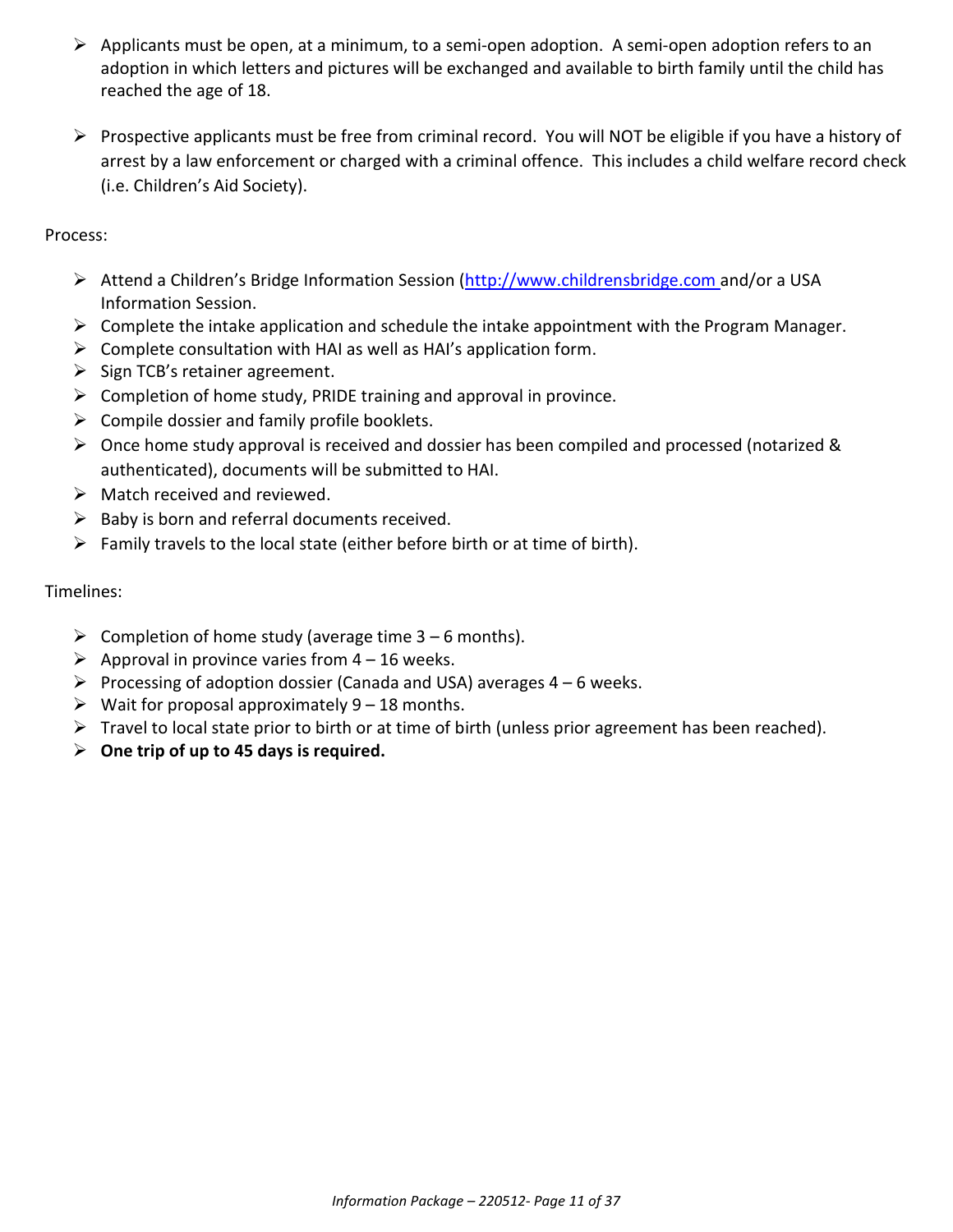### ESTIMATED ADOPTION COSTS – USA - HEARTSENT

1. Retainer Fee \$5,085.00CAD (tax included)

2. Adoption Facilitation Fee  $$15,836.90CAD$  (tax included)

3. Administration Fee (once the adoption process exceeds one year from retainer date, the annual administration fee of \$1,700CAD plus tax will be invoiced.)

\*A complete breakdown of the above fees is available upon request.

HEARTSENT FEES/3<sup>rd</sup> PARTY FEES (USD) (MAY NOT INCLUDE ALL THIRD-PARTY SERVICE PROVIDER FEES WHICH VARY) \*all fees are estimated

| <b>Adoption Application/Dossier Review</b>  | \$1,000.00USD            |
|---------------------------------------------|--------------------------|
| Program Fee                                 | 10,500.00USD             |
| <b>Administration Fee</b>                   | 500.00USD                |
| Monitoring & Oversight Fee (IAAME)          | 500.00USD                |
| Match/Birth Parent Coordination Supervision | 5,000.00USD              |
| <b>Post Placement Services</b>              | 1,800.00USD              |
| Third Party Fees (estimated)                | $30,000 - 40,000$ USD    |
| <b>Birth Mother Living Expenses</b>         | 4,000.00 - 12,000.00USD  |
| <b>Court/Finalization Fees</b>              | 6,000.00USD              |
| Consent/Relinguishment                      | 3,000.00 - \$5,000.00USD |
|                                             |                          |

### 3<sup>rd</sup> Party Fees (estimates only)

| Adoption Practitioner/Social Worker – Home Study (fees fluctuate)                    | \$3,000.00CAD |
|--------------------------------------------------------------------------------------|---------------|
| Adoption Practitioner Referral/Post Placement Reports (estimate)                     | 1,500.00CAD   |
| Ministry Mandated PRIDE Training (Ontario families only - approx. cost for 2 people) | 1,500.00CAD   |
| Police Clearances (Interpol, local)                                                  | 150.00CAD     |
| Airfare return (Approx. cost for 2 adults and 1 child)                               | 2,500.00CAD   |
| In-country travel and misc. fees                                                     | 3,000.00CAD   |

**Please note:** There may be other costs that will vary. All fees are set and charged by third parties and must be paid at the current rate at the time they are due.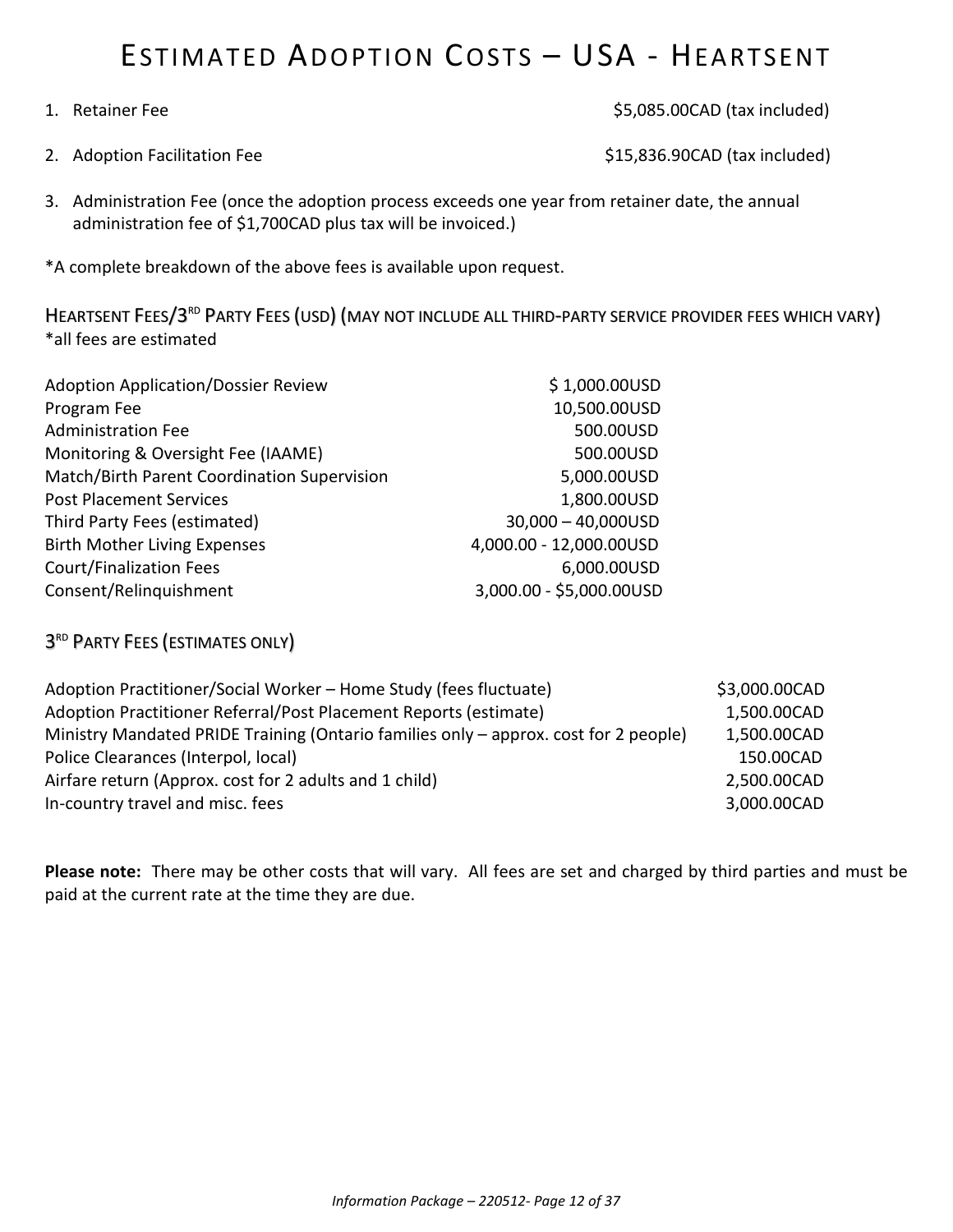### FEE SCHEDULE - USA - HEARTSENT

#### (PLEASE NOTE THAT THIS SCHEDULE MAY NOT INCLUDE ALL 3<sup>rd</sup> party fees)

Please note that either your Program Manager or our Admin Assistant will provide you with the e-transfer, mailing address (cheque, money order) and/or wire information you will require. Please note that ALL fees must be paid through The Children's Bridge (and not directly to HAI or a 3<sup>rd</sup> party service provider).

|                                                                                       | Fee                                 | <b>Due Date</b>                                                                                                                                                       | <b>Payment Method</b>                                                                        |
|---------------------------------------------------------------------------------------|-------------------------------------|-----------------------------------------------------------------------------------------------------------------------------------------------------------------------|----------------------------------------------------------------------------------------------|
| <b>Retainer Fee</b>                                                                   | \$5,085CAD tax<br>included          | Submitted with signed<br>Retainer.                                                                                                                                    | E-transfer, wire or cheque<br>payable to The Children's<br>Bridge in Trust.                  |
| <b>HAI Application Fee</b>                                                            | \$1,010USD                          | Submitted with application.                                                                                                                                           | US Bank Draft, wire or money<br>payable<br>The<br>order<br>to<br>Children's Bridge in Trust. |
| <b>Adoption Facilitation Fee</b>                                                      | \$15,836.90CAD tax<br>included      | Sent with completed<br>country dossier.                                                                                                                               | E-transfer, wire or cheque<br>payable to The Children's<br>Bridge in Trust.                  |
| HAI Administration Fee,<br>Program and Monitoring &<br>Oversight (IAAME) Fee          | \$11,510USD                         | Sent with completed<br>country dossier.                                                                                                                               | US Bank Draft, wire or money<br>payable<br>order<br>The<br>to<br>Children's Bridge in Trust. |
| *3rd Party Service Provider<br>(estimated fee)                                        | \$16,710USD                         | As above.                                                                                                                                                             | As above.                                                                                    |
| *Match/Birth Coordination<br><b>Supervision and Post</b><br><b>Placement Services</b> | \$6,810USD                          | Payable upon acceptance of<br>proposed match.                                                                                                                         | As above.                                                                                    |
| *3rd Party Case<br><b>Management Services</b><br>(estimate)                           | $$30,000-$<br>40,000USD             | Payable upon acceptance of<br>proposed match.                                                                                                                         | As above.                                                                                    |
| *Birth Mother Expenses<br>(estimate)                                                  | $$4,000 -$<br>\$12,000USD           | Payable upon acceptance of<br>proposed match.                                                                                                                         | As above.                                                                                    |
| *Misc. 3rd Party Fees                                                                 | $$3,000 -$<br>\$5,000USD            | Due upon acceptance of<br>proposed match.                                                                                                                             | As above.                                                                                    |
| *Court/Finalization Fees                                                              | \$6,010USD                          | Due at placement                                                                                                                                                      | As above.                                                                                    |
| Annual Admin, Fee                                                                     | \$1,700CAD plus<br>applicable taxes | Invoiced annually once the<br>adoption process exceeds<br>one year from retainer date<br>until completion of<br>adoption process. Payable<br>upon receipt of invoice. | E-transfer, wire or cheque<br>payable to The Children's<br>Bridge in Trust.                  |

\*Fees payable to 3<sup>rd</sup> party service provider (i.e. AdoptHelp, ABL).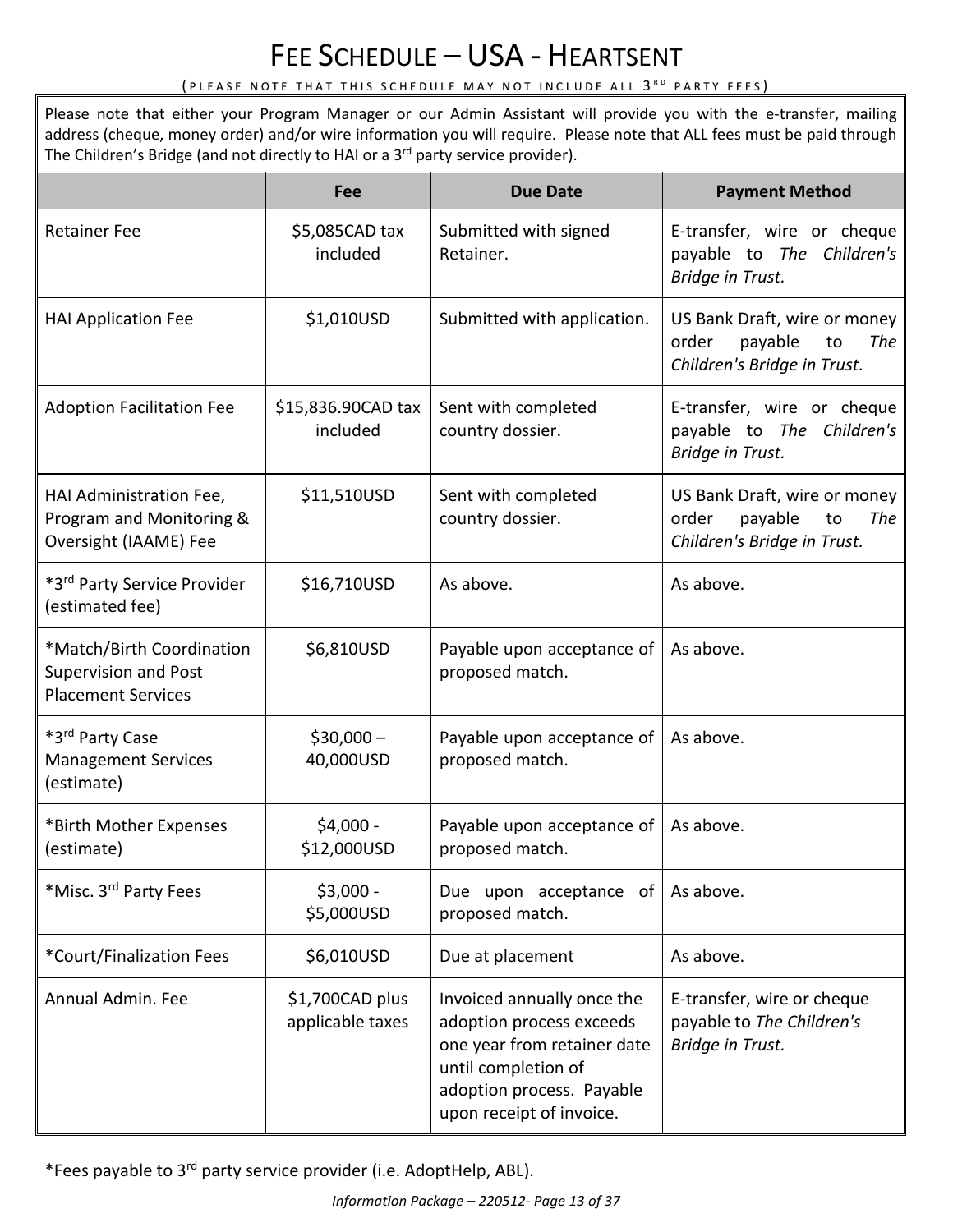**Please Note:** As fees charged by third-party supervised providers will vary according to provider, state and the individual match, these fees may not all be included in this retainer agreement, but will be provided to your family once a provider has been selected at time of initial consultation with Heartsent. All fees will be paid to *The Children's Bridge in Trust* for third-party Supervised Providers.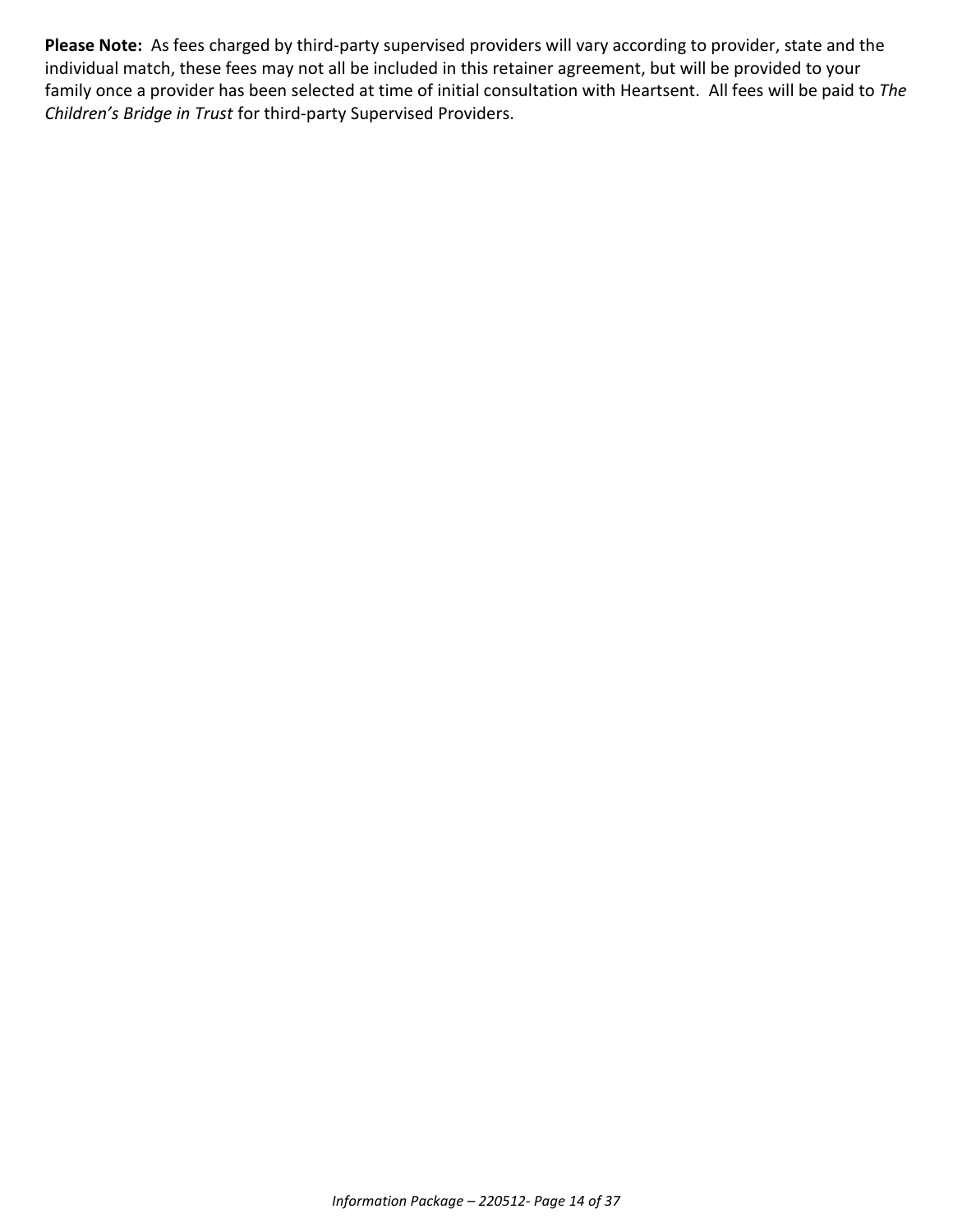### HIV + KIDS ADOPTION PROGRAM

*Program Manager:* Karyn Arnauld-Bakelaar, 613-226-2814 E-mail: [karyn.arnauld-bakelaar@childrensbridge.com](mailto:karyn.arnauld-bakelaar@childrensbridge.com)

#### General Information:

- $\triangleright$  The HIV+ Kids Adoption Program is run in conjunction with many of the adoption programs The Children's Bridge facilitates adoptions from.
- $\triangleright$  Families in process to adopt an HIV+ child from other Canadian adoption agencies can also access the supports and resources the HIV+ Kids Program offers for a small one-time fee.

#### Considerations:

- $\triangleright$  Some countries have less stringent requirements if the adoptive families are open to special needs check with the Adoption Program Manager of the country you hope to adopt from to see if this applies to your situation.
- $\triangleright$  Families must live within driving distance, or be willing to make frequent trips to a major centre that offers specialized pediatric HIV/AIDS care and support
- ➢ Many private drug benefit companies cover ARV's and other necessary care. Other resources on provincial drug benefit programs can be found at: [http://www.drugcoverage.ca/p\\_benefit\\_on.asp#1](http://www.drugcoverage.ca/p_benefit_on.asp#1)

#### Programs:

➢ **India** – all ages of children living with HIV are waiting for families - some program requirements may be waived. Please contact Karyn Arnauld-Bakelaar for more information.

#### Supports:

- ➢ Lending Library Members have access to resources stocked in The Children's Bridge Lending Library such as books and articles on issues such as: Pediatric HIV treatment and care, Disclosure and Confidentiality, Childcare and HIV, etc. For a complete list of resources on HIV please email Karyn.
- $\triangleright$  Mentoring Program This mentoring program is currently under development but aims to link families who are already parenting children living with HIV with those who are in the process.
- $\triangleright$  Access to educational courses and online support forums

#### Process:

- ➢ Attend a Children's Bridge Information Session (http://www.childrensbridge.com )
- $\triangleright$  Become a Member of The Children's Bridge.
- $\triangleright$  Request a copy of the HIV+ Kids Adoption program Booklet.
- $\triangleright$  Choose a country program that you would like to adopt from and that you meet all of the requirements for.
- ➢ Read, research and make connections! If you would like more information or additional resources regarding adopting a child who is living with HIV, please contact the HIV Program Manager.
- $\triangleright$  Set up a time for your intake. All families considering adopting a child with special needs must first set-up a screening appointment with the HIV Adoption Program Manager as well as the Program Manager from the country from which they wish to adopt. The purpose of this phone call is to: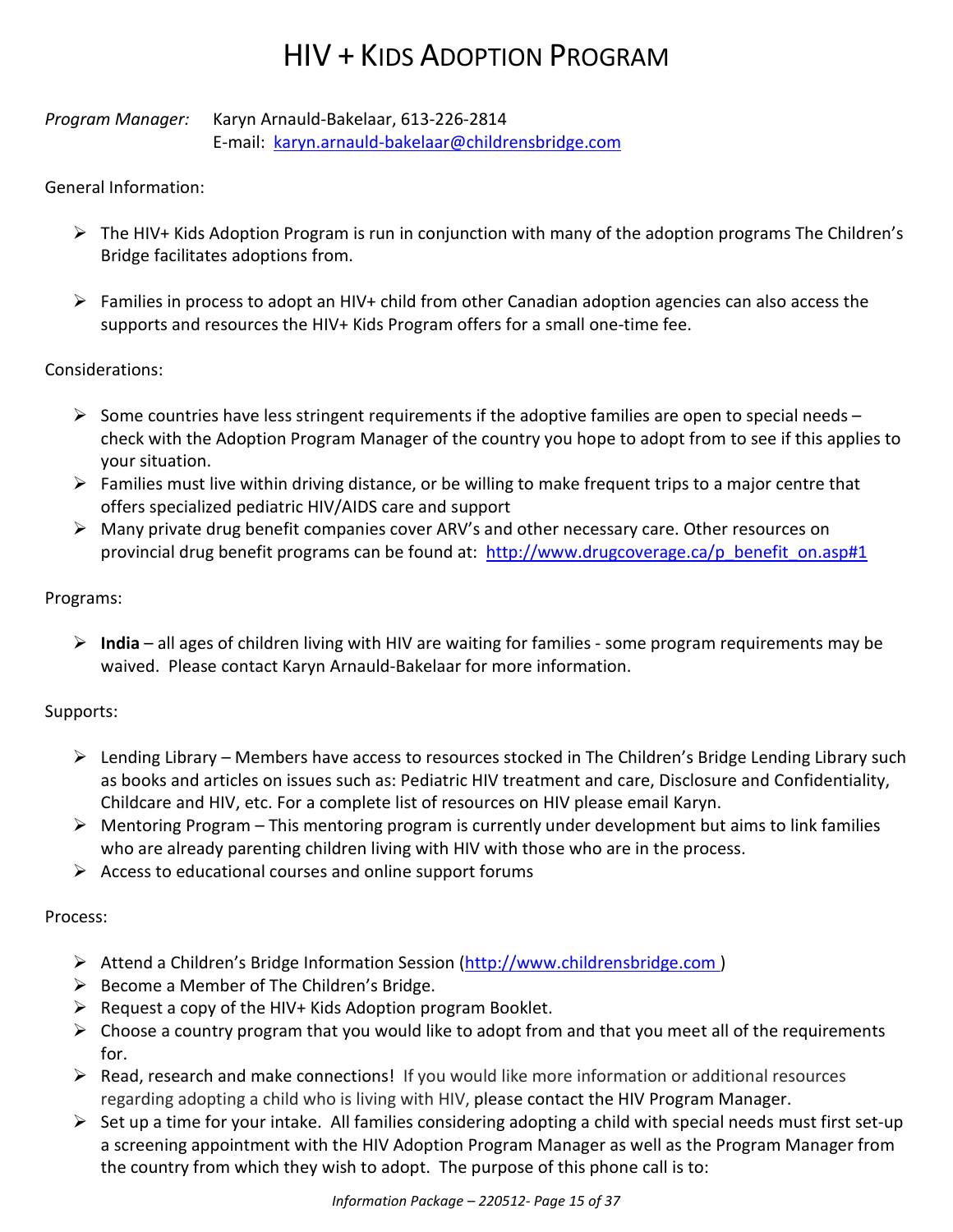- $\lambda$  To discuss the implications of adopting a child with special needs;
- $\lambda$  To ensure adoption, and more specifically special needs adoption, will be a good fit for your family;
- $\ell$  To provide you with additional resources and information you may require before choosing to proceed;
- $\ell$  To begin the screening process, you must hold a current Children's Bridge membership;
- Ensure you meet the requirements for the country from which you hope to adopt, Canadian citizenship and immigration, as well as requirements your province of residence has for prospective adoptive parents;
- **Receive and read the required reading and make an appointment for your screening** appointment/conference call;

If you are adopting as a couple, **BOTH** members of the couple must take part in the entire screening process. The phone call will take approximately 20-30 minutes. If you are in the Ottawa area, and in person appointment is highly recommended.

Please note: This appointment is for a **screening appointment only**. We will not be able to provide retainers, nor guarantee you a spot in the adoption program of your choice at the time of your call or visit.

Basic Information about HIV and adoption

- "HIV" stands for "Human Immunodeficiency Virus". HIV is a virus that attacks healthy immune system cells, because it needs cells of a living (human) organism to reproduce.
- **HIV** is **not** transmitted through sweat, tears, nasal mucous, saliva, feces, urine, shaking hands, kissing, insect bites, sharing cups, utensils, plates or food.
- HIV **is** transmitted through sexual fluids, blood and breast milk.
- The common cold virus can survive outside the body for **up to 72 hours**. The HIV virus can survive outside the body **for minutes**, or at the very most in a controlled laboratory setting, for up to two hours.
- From clinical experience up until this point, the average lifespan of a North American child who is HIV+ and is on antiretroviral medication (ARV's) is roughly the same as an uninfected child/adult in North America.
- Children living with HIV can be adopted through many of our adoption programs.
- Most of the adoption process does not change, although your home study will need to specify your openness to HIV.
- Adoptive families who are considering adopting a child living with HIV should research the following issues:
	- Disclosure
	- Anti-retrovirals (ARV's) and pediatric HIV care
	- Health care and drug coverage
	- Stigma and discrimination

If you would like more information or additional resources regarding adopting a child who is living with HIV, please contact the HIV Program Manager, Karyn Arnauld-Bakelaar, at [karyn.arnauld-bakelaar@childrensbridge.com](mailto:karyn.arnauld-bakelaar@childrensbridge.com)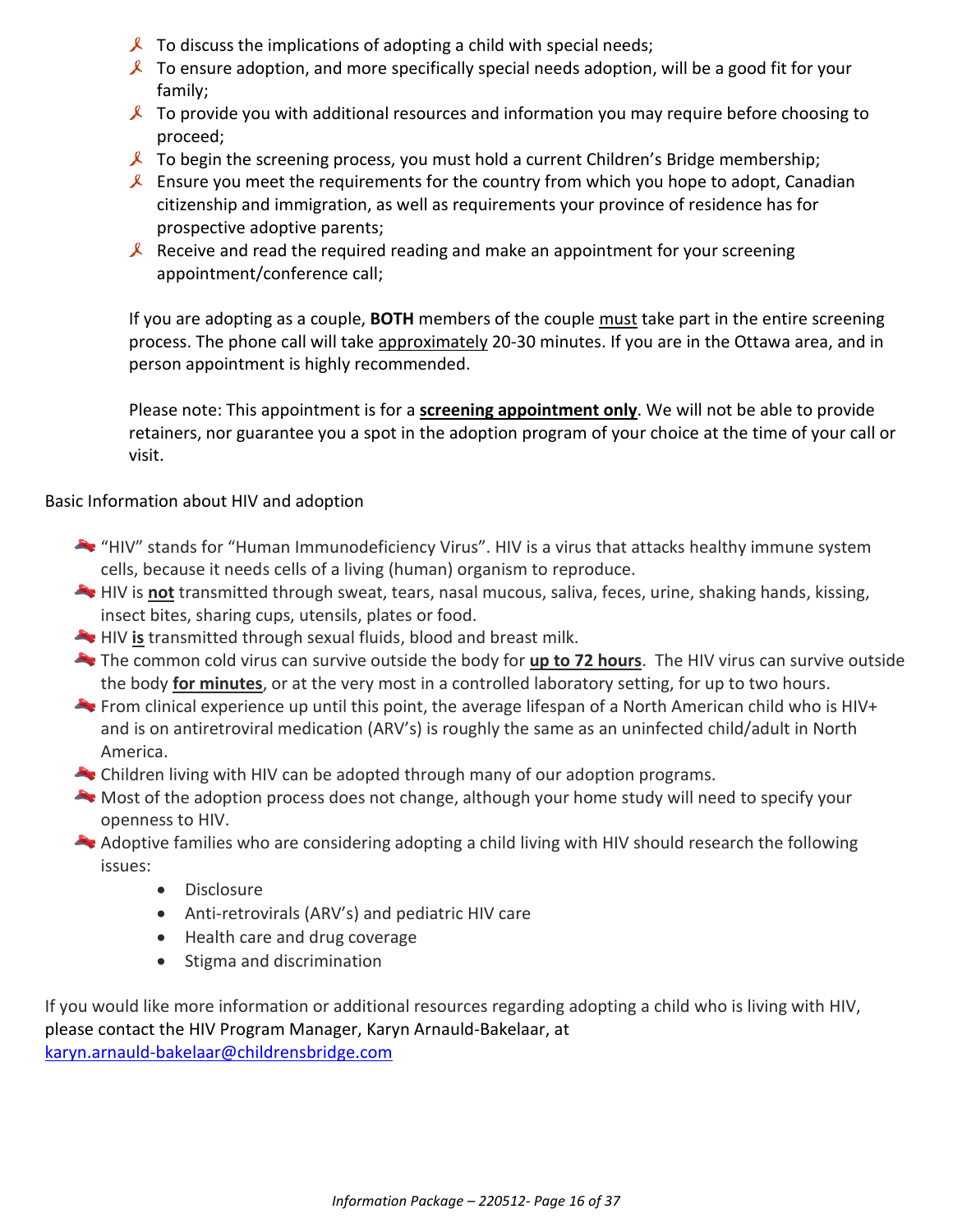### INDIA

*Adoption Program Manager:* Karyn Arnauld-Bakelaar, 613-226-2814 Email: [Karyn.arnauld-bakelaar@childrensbridge.com](mailto:Karyn.arnauld-bakelaar@childrensbridge.com)

*Adoption Program Assistant*: Lenore Cork-Lemay, 613-226-2112 Email: [Lenore.cork-lemay@childrensbridge.com](mailto:Lenore.cork-lemay@childrensbridge.com)

General Information:

- $\triangleright$  Program opened in 2005.
- $\triangleright$  Open to residents in all provinces except Quebec.
- ➢ Open to those of Indian descent, overseas citizens of India and also non-Indians.

#### Considerations:

- $\triangleright$  Both parents are required to complete one trip of approximately 3 weeks. Some provinces require two trips (e.g. Hyderabad).
- $\triangleright$  Children in need of families due to poverty and single parenthood.
- $\triangleright$  Majority of the children reside in orphanages with voluntary and professional staff.
- $\triangleright$  Both boys and girls are waiting for families
- $\triangleright$  Children range in age from 18 months (and up) at time of referral.
- $\triangleright$  Older children are also waiting for families.
- $\triangleright$  Sibling groups are available for adoption and applicants must be open to children up to age 8 (minimum).
- ➢ Family cannot specify sex unless in exceptional circumstances. Please consult with Program Manager.
- $\triangleright$  Brief child study and medical report are provided.

Requirements:

- $\triangleright$  Adoptive parent's composite age should be less than 90 years to adopt a child under 4 years of age, less than 100 years to adopt a child 4 - 8 years of age and less than 110 to adopt a child over 8 years of age.
- ➢ Single men or women are eligible to adopt and must be over 30 and under 45 to adopt a child under 4 years of age. If applicants are between 46-50 years of age, they are eligible to adopt a child 4 – 8 years of age, while single applicants between 51 - 55 may adopt a child over 8 years of age.
- $\triangleright$  The minimum age difference between the child and either of the prospective adoptive parents should not be less than 25 years.
- ➢ Married couples must have a minimum two years stable marital relationship (no common-law).
- $\triangleright$  Families must maintain an adequate financial portfolio to provide a good upbringing for the child.
- $\triangleright$  Applicants should be physically, mentally and emotionally stable; financially capable; motivated to adopt a child; and should not have any life-threatening medical condition.
- $\triangleright$  Both applicants must be free from criminal record.
- ➢ Couples with three or more children in the home already are only eligible to adopt a child with special needs.

#### Process:

➢ Attend a Children's Bridge Information Session (http://www.childrensbridge.com ) and/or an India Information Session.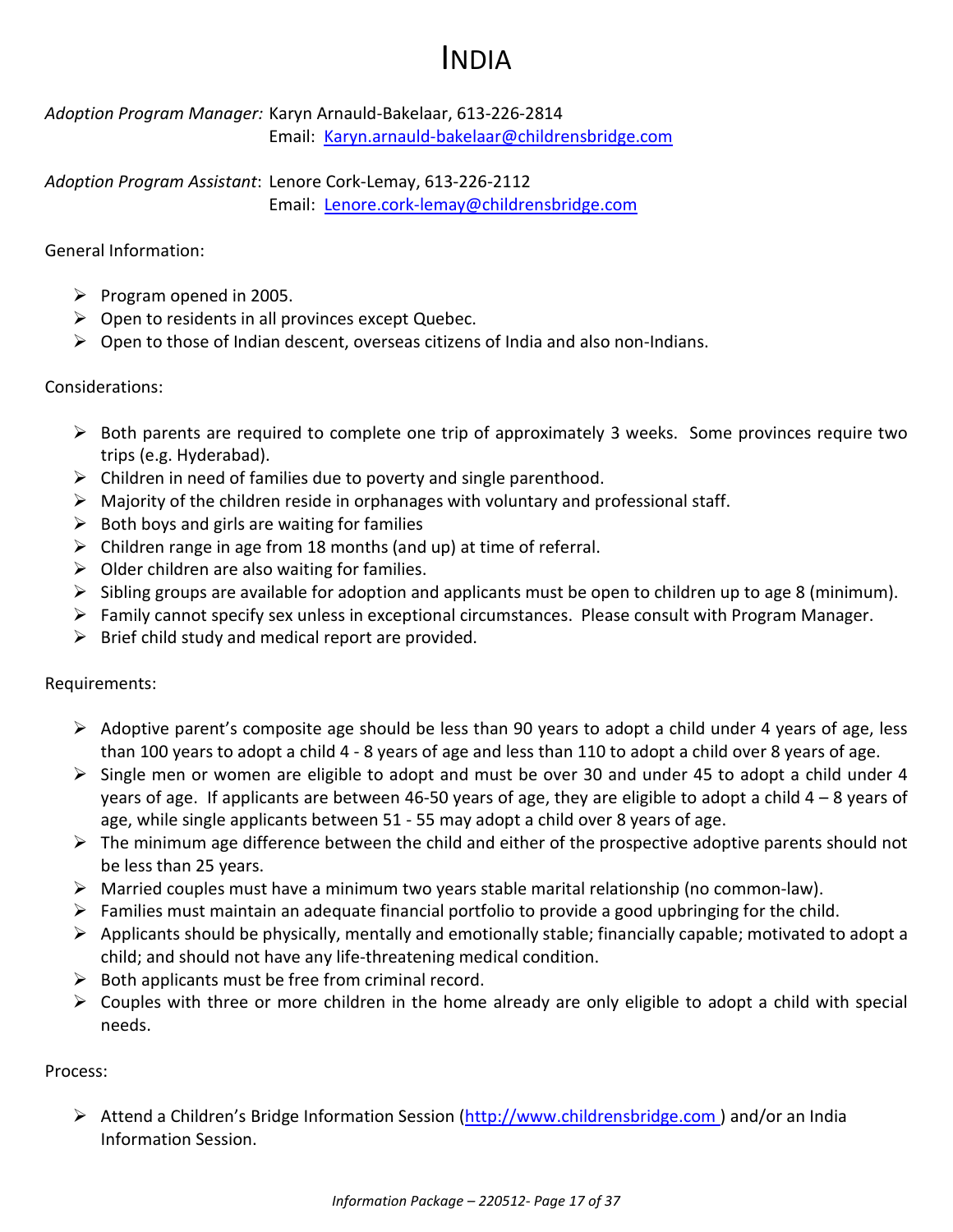- $\triangleright$  Complete the intake application and schedule your intake appointment (via Zoom) with the India Program Manager.
- $\triangleright$  Completion of a home study and approval in province.
- ➢ Complete dossier.
- ➢ File notarized by The Children's Bridge then sent to Canadian Global Affairs and the India High Commission or Consulate for authentication and legalization.
- ➢ Completed dossier is uploaded to the CARINGS database where it will be reviewed and approved by the Central Adoption Resource Authority (CARA) in New Delhi.
- $\triangleright$  Following approval, the family will wait to be matched with a child by CARA. Families may not specify a child, orphanage or area of the country from which they would prefer to adopt.
- ➢ Child's referral comes to The Children's Bridge who will contact the family directly (Ontario) or Central Authority.
- ➢ Family consults with Adoption Practitioner and physician and is requested to accept or decline the proposed referral within 30 days.
- ➢ Both parents are required to travel to India only once the adoption order has been issued, along with all travel documents and Part Two IRCC approval. Timeline from child proposal to travel is approximately 9 – 12 months.
- ➢ Post placement reports are required for 2 years after the adoption is complete (at 3, 6, 9, 12, 18 and 24 months) with Adoption Practitioner.

#### Timelines:

- $\triangleright$  Home study completion varies (average time 3 6 months).
- $\triangleright$  Home study approval in province takes between 4 and 16 weeks.
- $\triangleright$  Timelines for in-country process are inconsistent.
	- $\triangleright$  Families with OCI or NRI status are prioritized and most receive proposals in approximately 6 12 months.
	- $\triangleright$  Non-Indian families are often matched within 30 36 months following dossier submission to CARA.
	- $\triangleright$  Timeline will also vary depending on openness to age range, sex, etc.
- $\triangleright$  Timeline from child proposal to travel is approximately 9 12 months.
- $\triangleright$  Stay in India is approximately 3 weeks but families should be flexible.

The above timelines are an estimate only and many factors will impact this timeline. Every family's timeline will be unique.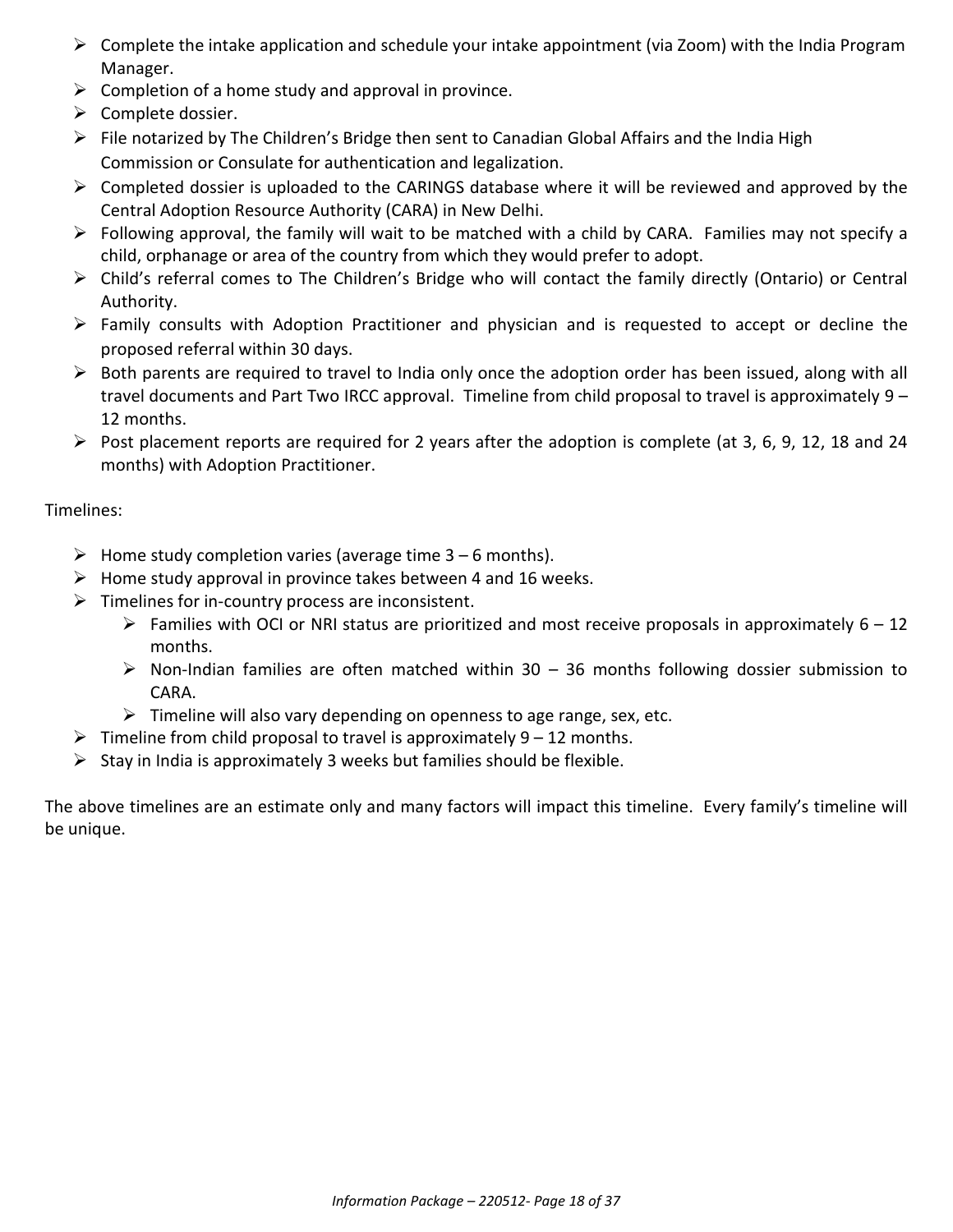### ESTIMATED ADOPTION COSTS - INDIA

| 1. Retainer Fee              | \$5,085.00CAD (tax included)  |
|------------------------------|-------------------------------|
| 2. Adoption Facilitation Fee | \$15,836.90CAD (tax included) |
| 3. Dossier Processing Fee    | \$1,130.00CAD (tax included)  |

4. Administration Fee (once the adoption process exceeds one year from retainer date, the annual administration fee of \$1,700CAD plus tax will be invoiced.)

\*A complete breakdown of the above fees is available upon request.

#### **INDIA FEES (ESTIMATES ONLY - USD)**

| <b>In-country Coordinators Disbursements</b> | \$3,000.00 |
|----------------------------------------------|------------|
| In-country adoption fees                     | 5,000.00   |
| In-country travel and accommodation          | 1,600.00   |

For conversion to Canadian dollars go to [www.xe.com/ucc/convert.cgi](http://www.xe.com/ucc/convert.cgi)

#### **3 RD PARTY FEES (ESTIMATES ONLY)**

| Adoption Practitioner/Social Worker - Home Study (fees fluctuate across Canada)      | \$3,000.00       |
|--------------------------------------------------------------------------------------|------------------|
| Adoption Practitioner Referral/Post Placement Reports (estimate)                     | 1,700.00         |
| Ministry Mandated PRIDE Training (Ontario families only - approx. cost for 2 people) | 1,500.00         |
| Notarization of Proposal Acceptance Dossier                                          | $500 - 1,000.00$ |
| <b>Immigration Sponsorship</b>                                                       | 150.00           |
| Police Clearances (Interpol, local)                                                  | 150.00           |
| Travel Visas (for 2 adults)                                                          | 200.00           |
| Airfare return (Approx. cost based on 2 adults and 1 child)                          | 4,000.00         |

**Please note:** There may be other costs that will vary. All fees are set and charged by third parties and must be paid at the current rate at the time they are due.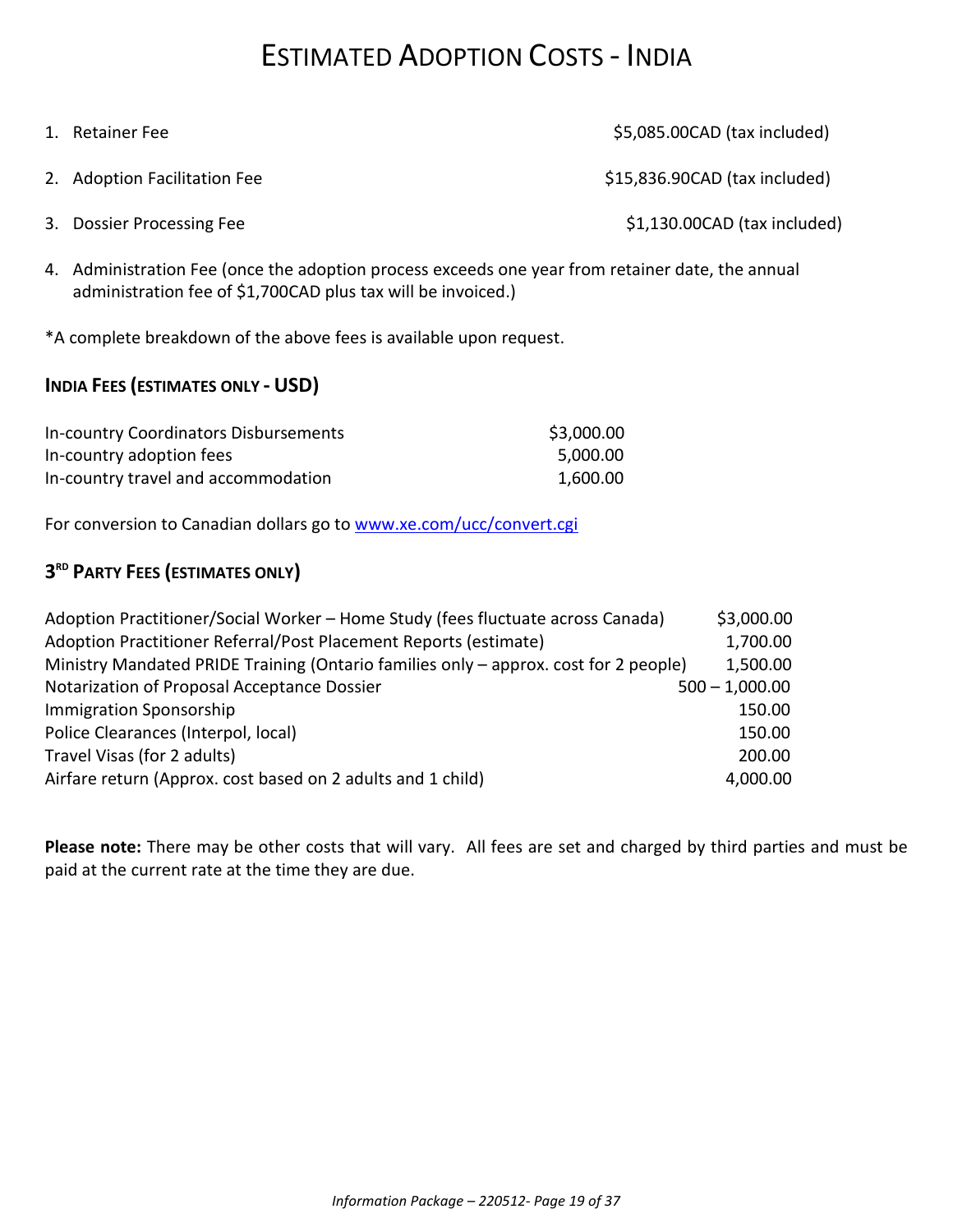### FEE SCHEDULE – INDIA

#### (PLEASE NOTE THAT THIS SCHEDULE MAY NOT INCLUDE ALL INDIA OR ALL 3<sup>rd</sup> party fees)

Please note that either your Program Manager or our Admin Assistant will provide you with the e-transfer, mailing address (cheque, money order) and/or wire information you will require.

|                                                 | Fee                                 | <b>Due Date</b>                                                                                                                                                    | <b>Payment Method</b>                                                                             |
|-------------------------------------------------|-------------------------------------|--------------------------------------------------------------------------------------------------------------------------------------------------------------------|---------------------------------------------------------------------------------------------------|
| <b>Retainer Fee</b>                             | \$5,085CAD tax<br>included          | Submitted with signed Retainer.                                                                                                                                    | E-transfer, wire<br>cheque<br>or<br>payable to The Children's Bridge<br>in Trust.                 |
| <b>Adoption Facilitation Fee</b>                | \$15,836.90CAD<br>tax included      | Sent with completed country<br>dossier.                                                                                                                            | As above.                                                                                         |
| <b>Dossier Processing Fee</b>                   | \$1,130.00CAD<br>tax included       | As above.                                                                                                                                                          | As above.                                                                                         |
| In-country Coordinators<br><b>Disbursements</b> | \$3,000USD                          | As above.                                                                                                                                                          | Certified<br>cheque<br>or<br>money<br>order in USD payable to The<br>Children's Bridge in Trust.  |
| In-country adoption fees                        | \$5,000USD                          | Submitted with accepted child<br>proposal.                                                                                                                         | Certified<br>cheque<br>money<br>or.<br>order in USD payable to The<br>Children's Bridge in Trust. |
| Annual Admin, Fee                               | \$1,700CAD plus<br>applicable taxes | Invoiced annually once the<br>adoption process exceeds one<br>year from retainer date until<br>completion of adoption process.<br>Payable upon receipt of invoice. | E-transfer, wire or cheque<br>payable to The Children's Bridge<br>in Trust.                       |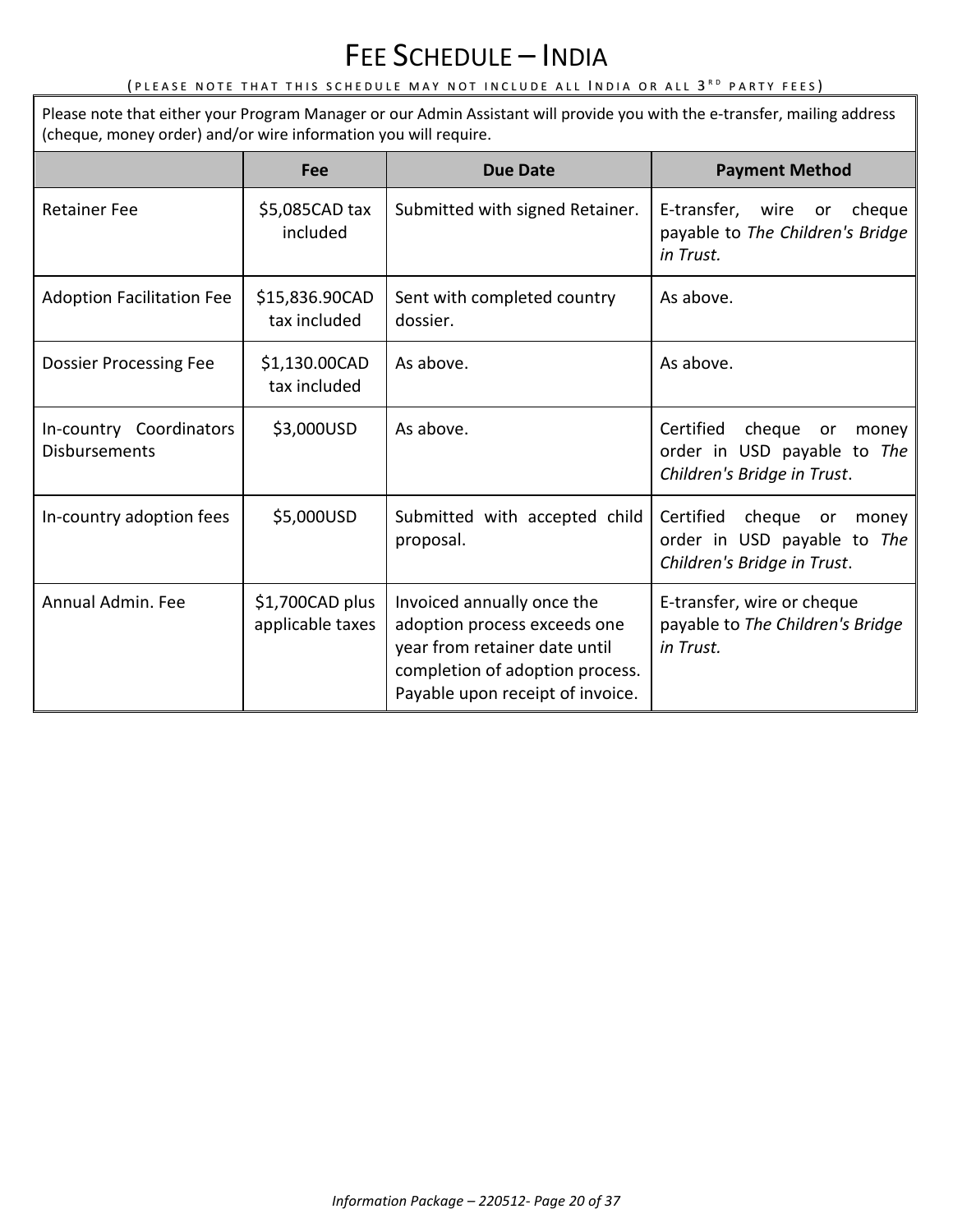### INDIA WAITING CHILDREN PROGRAM

*Adoption Program Manager:* Karyn Arnauld-Bakelaar, 613-226-2814 Email: [Karyn.arnauld-bakelaar@childrensbridge.com](mailto:Karyn.arnauld-bakelaar@childrensbridge.com)

*Adoption Program Assistant*: Lenore Cork-Lemay, 613-226-2112

Email: [Lenore.cork-lemay@childrensbridge.com](mailto:Lenore.cork-lemay@childrensbridge.com)

General Information:

- ➢ Program opened in 2005.
- $\triangleright$  Open to all provinces except Quebec.
- ➢ Program is open to families with NRI or OCI status in India, as well as those of non-Indian descent.
- $\triangleright$  Applicants should be open to a child of either sex and also a child 18 months and up at time of referral.
- $\triangleright$  As well as special medical needs, families who are open to healthy, older children (7+ years) and/or a sibling group will be processed through the Waiting Children program.
- $\triangleright$  Applicants who want to adopt siblings must be open to children up to age 8 (minimum).
- $\triangleright$  Common special needs include (but are not limited to):
	- $\circ$  HIV, Hepatitis B or C, hearing impairment, visual impairment, missing limbs, ambiguous genetalia, development delays, achondroplasia (Dwarfism), facial and/or limb deformities.

#### Considerations:

- $\triangleright$  Both parents are required to complete either one trip of approximately 3 weeks. Some provinces require two trips (e.g. Hyderabad).
- $\triangleright$  Children in need of families due to poverty and single parenthood.
- $\triangleright$  Majority of the children reside in orphanages with voluntary and professional staff.
- $\triangleright$  Both boys and girls are waiting for families
- $\triangleright$  Children range in age from 18 months (and up) at time of referral.
- $\triangleright$  Older children are also waiting for families.
- $\triangleright$  Applicants who want to adopt siblings must be open to children up to age 8 (minimum).
- $\triangleright$  Brief child study and medical report are provided.

#### Requirements:

- ➢ Adoptive parent's composite age should be less than 90 years to adopt a child under 4 years of age, less than 100 years to adopt a child 4 - 8 years of age and less than 110 to adopt a child over 8 years of age.
- ➢ Single men or women are eligible to adopt and must be over 30 and under 45 to adopt a child under 4 years of age. If applicants are between 46-50 years of age, they are eligible to adopt a child 4 – 8 years of age, while single applicants between 51 - 55 may adopt a child over 8 years of age.
- ➢ The minimum age difference between the child and either of the prospective adoptive parents should not be less than 25 years.
- $\triangleright$  Married couples must have a minimum two years stable marital relationship (no common-law).
- $\triangleright$  Families must maintain an adequate financial portfolio to provide a good upbringing for the child.
- ➢ Applicants should be physically, mentally and emotionally stable; financially capable; motivated to adopt a child; and should not have any life-threatening medical condition.
- $\triangleright$  Both applicants must be free from criminal record.
- $\triangleright$  Couples with three or more children in the home already are only eligible to adopt a child with special needs.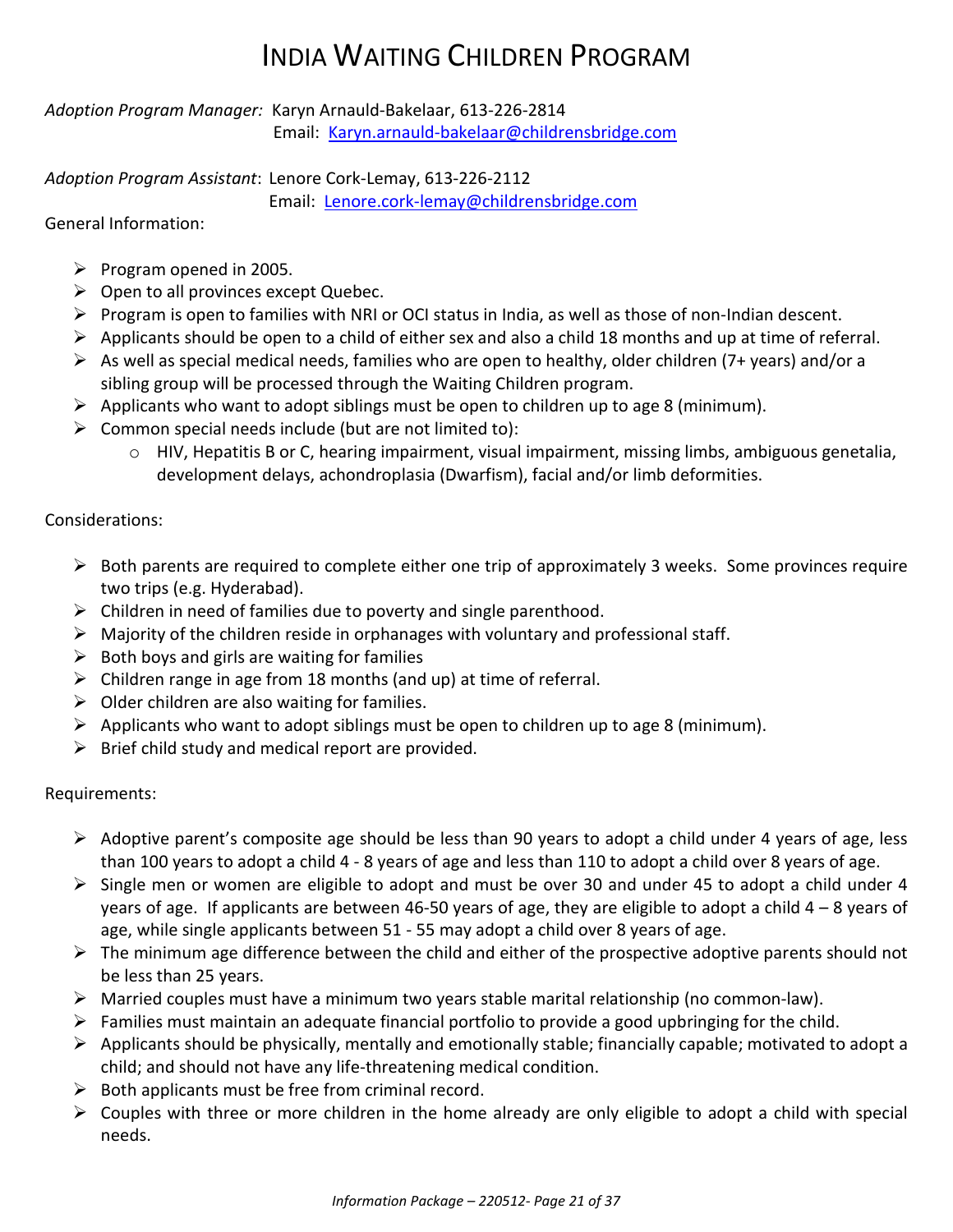Process:

- ➢ Attend a Children's Bridge Information Session (http://www.childrensbridge.com ) and/or an India Information Session.
- ➢ Complete the intake application and schedule an intake appointment (via Zoom) with the India Program Manager.
- $\triangleright$  Completion of a home study and approval in province.
- ➢ Complete dossier.
- ➢ File notarized by The Children's Bridge then sent to Canadian Global Affairs and the India High Commission or Consulate for authentication and legalization.
- $\triangleright$  Completed dossier is uploaded to the CARINGS database where it will be reviewed and approved by the Central Adoption Resource Authority (CARA) in New Delhi.
- ➢ Following approval, the family will wait to be matched with a child by CARA. Families may not specify a child, orphanage or area of the country from which they would prefer to adopt.
- ➢ Child's referral comes to The Children's Bridge who will contact the family directly (Ontario) or Central Authority.
- $\triangleright$  Family consults with Adoption Practitioner and physician and is requested to accept or decline the proposed referral within 30 days.
- $\triangleright$  Both parents are required to travel to India only once the adoption order has been issued, along with all travel documents and Part Two IRCC approval. Timeline from child proposal to travel is approximately 9 – 12 months.
- $\triangleright$  Post placement reports are required for 2 years after the adoption is complete (at 3, 6, 9, 12, 18 and 24 months) with Adoption Practitioner.

Timelines:

- $\triangleright$  Home study completion varies (average time 3 6 months).
- $\triangleright$  Home study approval in province takes between 4 and 16 weeks.
- $\triangleright$  Timelines for in-country process are inconsistent.
	- $\triangleright$  Families with OCI or NRI status are prioritized and most receive proposals in approximately 6 18 months.
	- $\triangleright$  Non-Indian families are often matched within 30 36 months following dossier submission to CARA.
	- $\triangleright$  Timeline will also vary depending on openness to age range, sex, etc.
- $\triangleright$  Timeline from child proposal to travel is approximately 9 12 months.
- $\triangleright$  Stay in India is approximately 3 weeks.

The above timelines are an estimate only and many factors will impact this timeline. Every family's timeline will be unique.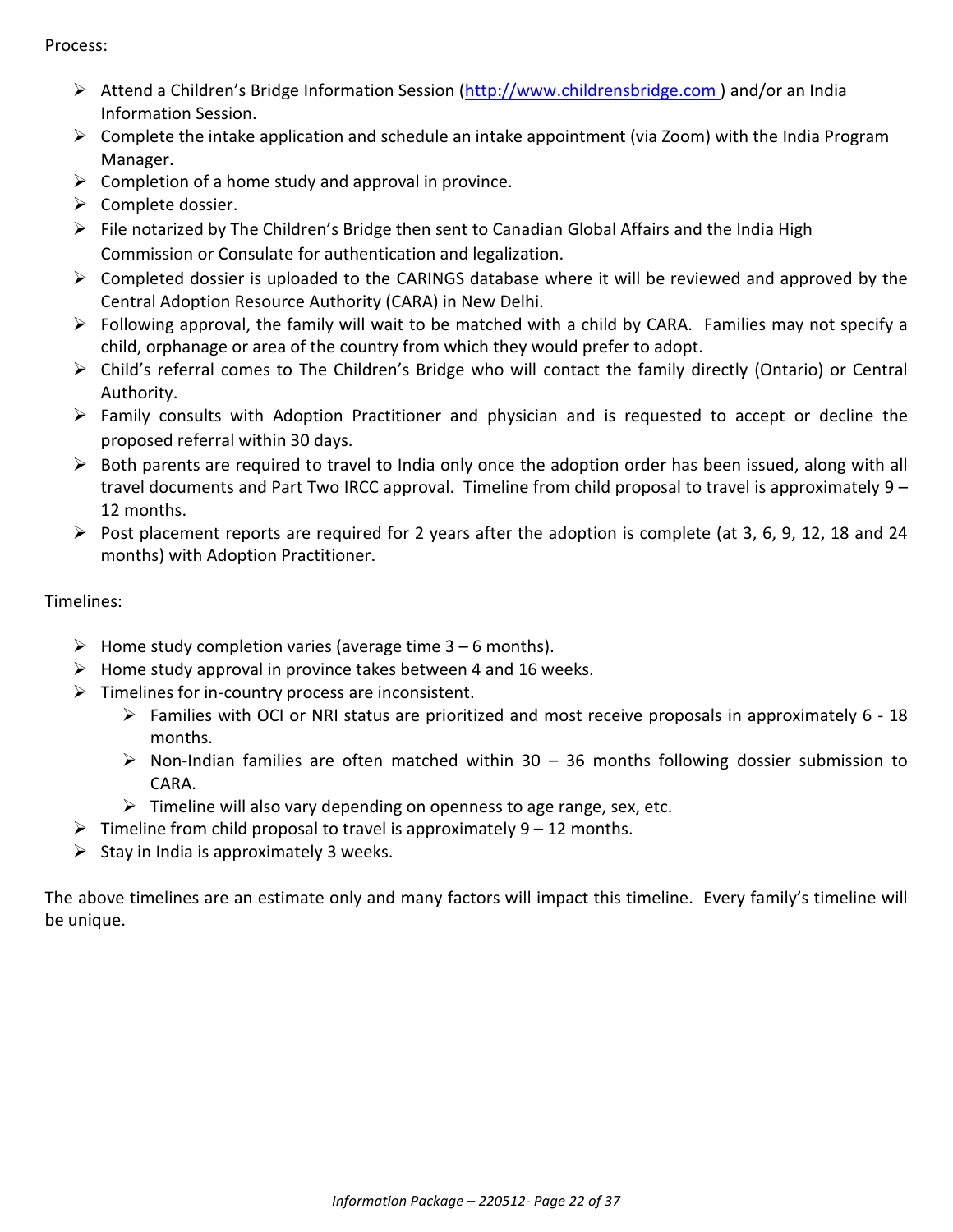### ESTIMATED ADOPTION COSTS - INDIA WAITING CHILDREN PROGRAM

| 1. Retainer Fee              | \$5,085.00CAD (tax included)  |
|------------------------------|-------------------------------|
| 2. Adoption Facilitation Fee | \$15,836.90CAD (tax included) |
| 3. Dossier Processing Fee    | \$1,130.00CAD (tax included)  |

4. Administration Fee (once the adoption process exceeds one year from retainer date, the annual administration fee of \$1,700CAD plus tax will be invoiced.)

\*A complete breakdown of the above fees is available upon request.

#### **INDIA FEES (ESTIMATES ONLY - USD)**

| <b>In-country Coordinators Disbursements</b> | \$3,000.00 |
|----------------------------------------------|------------|
| In-country adoption fees                     | 5,000.00   |
| In-country travel and accommodation          | 1,600.00   |

For conversion to Canadian dollars go to [www.xe.com/ucc/convert.cgi](http://www.xe.com/ucc/convert.cgi)

### **3 RD PARTY FEES (ESTIMATES ONLY)**

| Adoption Practitioner/Social Worker - Home Study (fees fluctuate across Canada)      | \$3,000.00       |
|--------------------------------------------------------------------------------------|------------------|
| Adoption Practitioner Referral/Post Placement Reports (estimate)                     | 1,700.00         |
| Ministry Mandated PRIDE Training (Ontario families only - approx. cost for 2 people) | 1,500.00         |
| Notarization of Proposal Acceptance Dossier                                          | $500 - 1,000.00$ |
| <b>Immigration Sponsorship</b>                                                       | 150.00           |
| Police Clearances (Interpol, local)                                                  | 150.00           |
| Travel Visas (for 2 adults)                                                          | 200.00           |
| Airfare return (Approx. cost based on 2 adults and 1 child)                          | 4,000.00         |

**Please note:** There may be other costs that will vary. All fees are set and charged by third parties and must be paid at the current rate at the time they are due.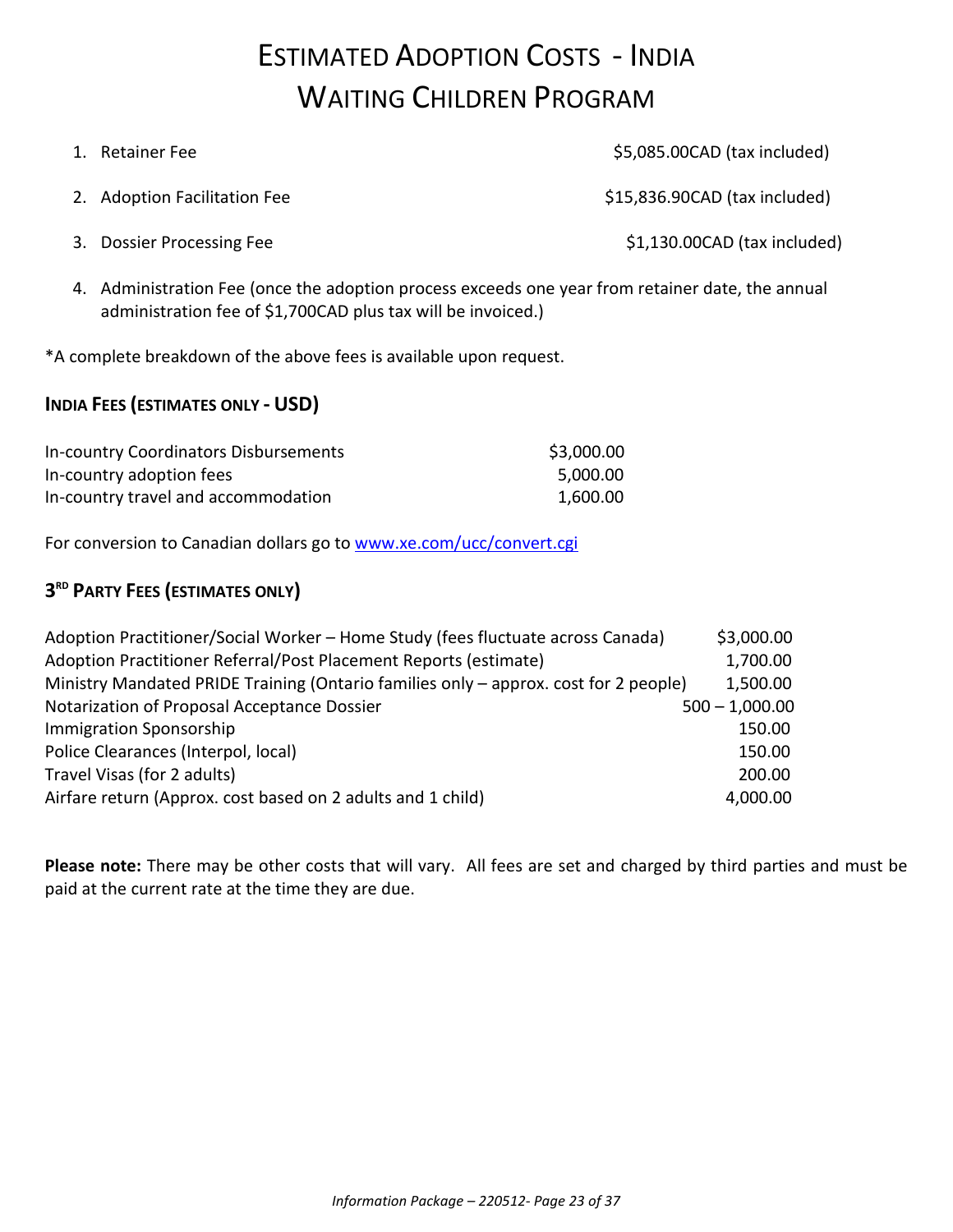### FEE SCHEDULE – INDIA WAITING CHILDREN PROGRAM

#### (PLEASE NOTE THAT THIS SCHEDULE MAY NOT INCLUDE ALL INDIA OR ALL 3<sup>rd</sup> party fees)

Please note that either your Program Manager or our Admin Assistant will provide you with the e-transfer, mailing address (cheque, money order) and/or wire information you will require.

|                                                 | <b>Fee</b>                          | <b>Due Date</b>                                                                                                                                                    | <b>Payment Method</b>                                                                            |
|-------------------------------------------------|-------------------------------------|--------------------------------------------------------------------------------------------------------------------------------------------------------------------|--------------------------------------------------------------------------------------------------|
| <b>Retainer Fee</b>                             | \$5,085CAD tax<br>included          | Submitted with signed Retainer.                                                                                                                                    | E-transfer,<br>wire<br>cheque<br>or<br>payable to The Children's Bridge<br>in Trust.             |
| <b>Adoption Facilitation Fee</b>                | \$15,836.90CAD<br>tax included      | Sent with completed country<br>dossier.                                                                                                                            | As above.                                                                                        |
| <b>Dossier Processing Fee</b>                   | \$1,130.00CAD<br>tax included       | As above.                                                                                                                                                          | As above.                                                                                        |
| In-country Coordinators<br><b>Disbursements</b> | \$3,000USD                          | As above.                                                                                                                                                          | Certified<br>cheque<br>or<br>money<br>order in USD payable to The<br>Children's Bridge in Trust. |
| In-country adoption fees                        | \$5,000USD                          | Submitted with accepted child<br>proposal.                                                                                                                         | Certified<br>cheque<br>or<br>money<br>order in USD payable to The<br>Children's Bridge in Trust. |
| Annual Admin. Fee                               | \$1,700CAD plus<br>applicable taxes | Invoiced annually once the<br>adoption process exceeds one<br>year from retainer date until<br>completion of adoption process.<br>Payable upon receipt of invoice. | E-transfer, wire or cheque<br>payable to The Children's Bridge<br>in Trust.                      |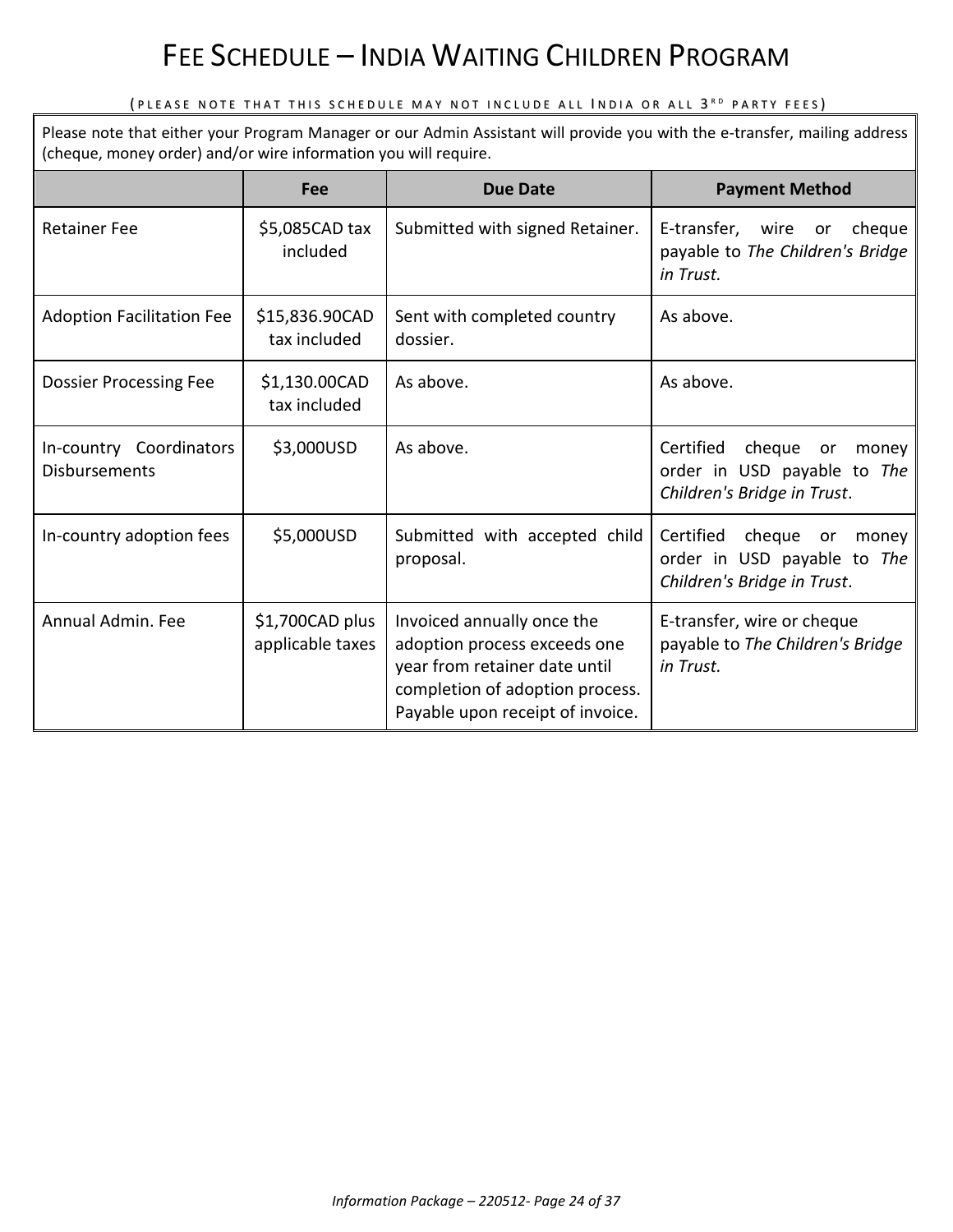### SOUTH KOREA

*Adoption Program Manager:* Lenore Cork-Lemay, 613-226-2112 Email: [Lenore.cork-lemay@childrensbridge.com](mailto:Lenore.cork-lemay@childrensbridge.com)

General Information:

- $\triangleright$  Korea has been involved in international adoption since the 1950's.
- $\triangleright$  This program is open to ONTARIO residents only.
- ➢ Korea Welfare Services (KWS) will place a limited number of children with our agency. This quota can change each year.
- $\triangleright$  Korea will place children of mixed ethnicity, if available; however, this must be indicated in the home study and Letter of Application.

Considerations:

- $\triangleright$  The stigma around single parenthood is a common reason that there are children waiting for families in Korea.
- $\triangleright$  Domestic adoption is on the rise in Korea and healthy children are placed domestically. Most children waiting for international adoption will have mild to moderate needs as outlined below.
- $\triangleright$  Most of the children will be up to 18 months of age at referral and up to 24 months at placement.
- ➢ **The applicants must be open to accepting a child who has been exposed to alcohol and smoking inutero as well as minor to moderate special medical needs (i.e., low birth weight, family history of mental illness, epilepsy, heart condition, asthma, hearing/vision impairment, cerebral palsy, neurological conditions, etc.).**
- ➢ After birth, children are cared for by their birthmother in hospital for one week. Children are then placed in one of the KWS Baby Reception Homes until a professional foster home is found for the child, typically at 4 to 8 months of age.
- $\triangleright$  Both boys and girls (mostly boys) are waiting for families but a family cannot specify sex.
- $\triangleright$  Comprehensive health information is provided with referral along with a history of the child and some familial information as well.
- $\triangleright$  Adoption is finalized in Korea.
- ➢ Neither Korea nor the Ministry of Children, Community and Social Services will permit placement of a baby if the couple is pregnant or has a baby less than 18 months of age.
- $\triangleright$  The applicants are aware that a child presented to them in an international adoption will have a limited medical and social history and are aware of the risks inherent in this.

Requirements:

- $\triangleright$  Adoptive applicants must be over 25 and under 45 years of age at time of issuance of the provincial Letter of Approval (LOA). Please consult with Program Manager prior to proceeding if either applicant is 43. We cannot accept applications if either applicant has reached their 44<sup>th</sup> birthday.
- $\triangleright$  Must be married for a minimum of 3 years. NO single applicants or same sex couples accepted.
- $\triangleright$  Must have a minimum of high school education and no more than 4 children in the home.
- $\triangleright$  ONE divorce permitted for each applicant.
- $\triangleright$  At least one of a couple MUST be a Canadian citizen.
- ➢ Must have completed psychological testing before home study is complete as your Adoption Practitioner will require the results to finish his/her report.
- $\triangleright$  Second time adopters (from Korea) are required to complete psychological testing if it wasn't done for their first adoption.
- ➢ Cannot be notably overweight (Body Mass Index (BMI) cannot exceed 30. Go to [www.nhlbisupport.com/bmi](http://www.nhlbisupport.com/bmi) to calculate your BMI.).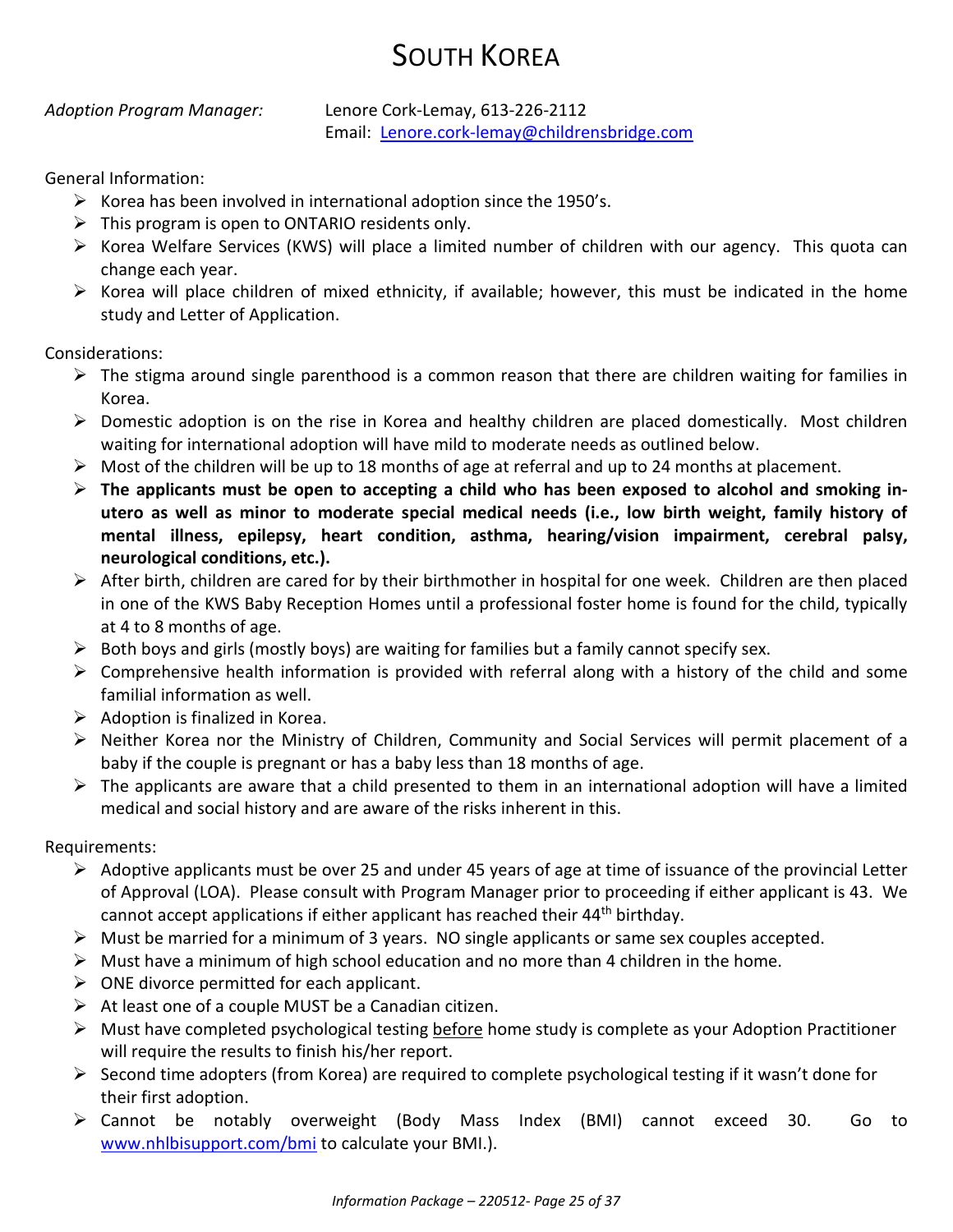- $\triangleright$  Cannot have more than one child from a country other than South Korea. Children in the home should be physically and emotionally healthy.
- ➢ Cannot have history of serious medical condition, chronic illnesses, infectious or degenerative diseases, seizure disorder or severe physical disabilities or deformities. No history of mental health diagnosis or treatment with or without psychotropic medications, or history of counselling at any time.
- $\triangleright$  Must be 5 years cancer free.
- $\triangleright$  Chronic treatable medical issues may be considered on an individual basis. Stable and mild conditions, such as: migraines, allergies, hypothyroidism, hyperthyroidism, asthma, and benign heart conditions where no treatment is recommended may be allowed (please contact Program Manager if clarification is required).
- $\triangleright$  No arrest history.
- ➢ Applicants' combined family income must be over \$50,000 gross annually. This may be reviewed by KWS if there are currently children in the home and the gross income is close to \$50,000 annually.
- ➢ South Korea is conservative in terms of racial and religious diversity. If your family has a diverse composition, please contact us to determine if the Korea program will be an option for your family.

#### Process:

- ➢ Attend a Children's Bridge Information Session (http://www.childrensbridge.com ) and/or a Korea Information Session.
- $\triangleright$  Complete the intake application and schedule your intake appointment (via Zoom) with the Program Manager.
- $\triangleright$  Completion of a home study (including PRIDE) and approval in Ontario.
- $\triangleright$  File sent to Korea and proposal received by The Children's Bridge.
- $\triangleright$  Paperwork can be no more than 6 months old from the date on the paperwork when sent to Korea.
- ➢ Two trips required. First trip for court appearance and **both adoptive parents must attend***.*
- $\triangleright$  Child's travel visa will be issued once the adoption is finalized and confirmed (approx. 6 8 weeks after court appearance).
- $\triangleright$  Second trip after visa/ready to travel is issued and only one parent must travel.
- ➢ Family must apply for child's Canadian citizenship as soon as they arrive back in Canada with their child's Adoption Order. Family will send The Children's Bridge a copy of the Canadian citizenship certificate so that the adoption file can be closed in Korea.
- ➢ Six post placement reports required (over 12 months) including 3 home visits with the Adoption Practitioner.

#### Timelines:

- $\triangleright$  Home study completion varies (average time 3 4 months).
- $\triangleright$  Approval in Ontario takes between 4 and 16 weeks.
- $\triangleright$  Receipt of proposal takes anywhere from 12 24 months (dependent on the applicant's openness to needs of the child).
- ➢ Emigration Permission and adoption finalization in Korea can take up to 6 months after referral is accepted.
- ➢ First trip to Korea for court appearance 6 8 months after referral acceptance sent to Korea. Court will approve the adoption about 5 business days (estimated) after court hearing. Following this, the 2-week revocation period begins.
- ➢ Adoption finalized/Adoption Order confirmed approximately 2 weeks after revocation period is over.
- $\triangleright$  Issuance of travel notice takes 6 8 weeks after revocation period and the Adoption Order has been issued. At least one parent must then travel to receive their child.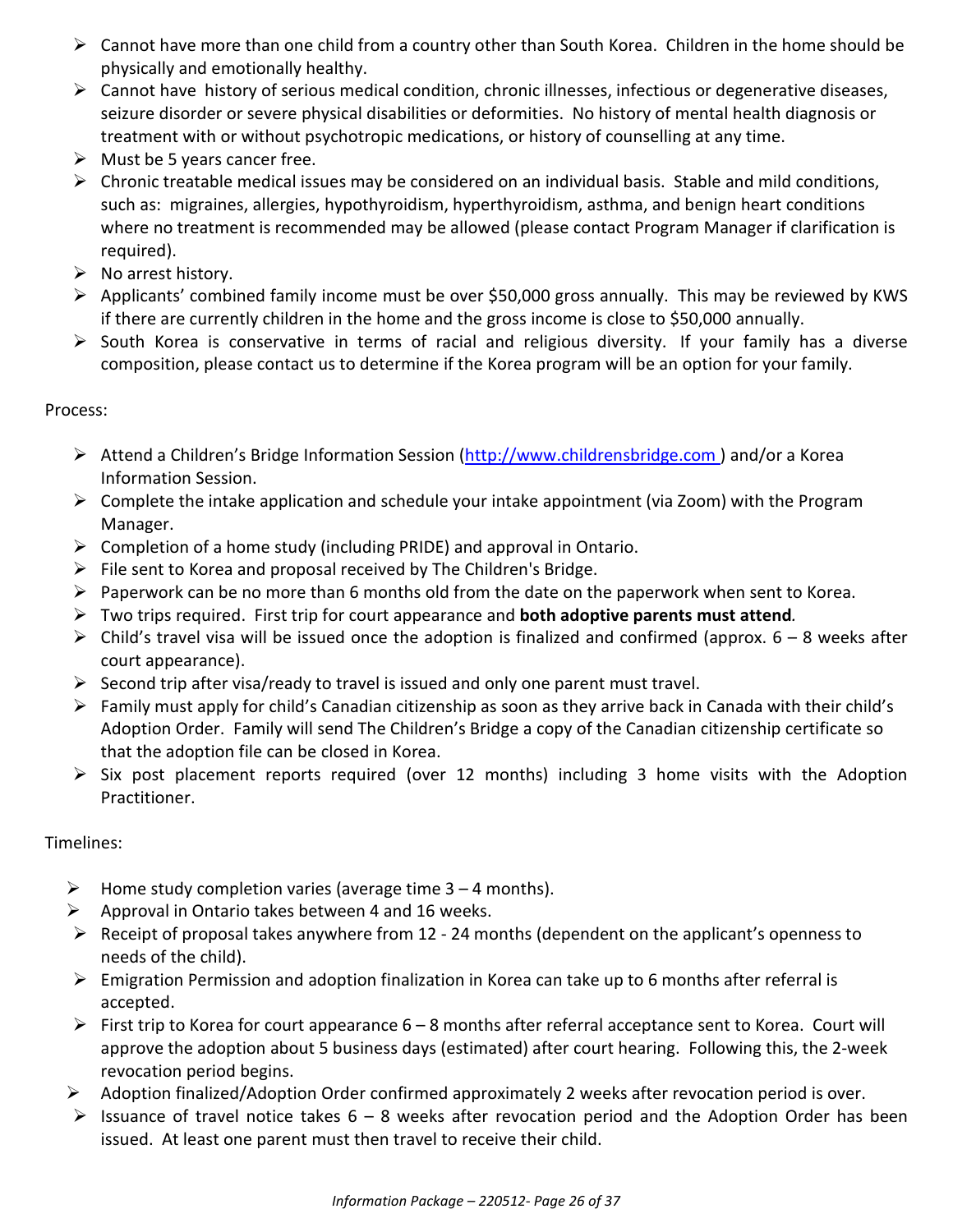➢ Apply for Canadian Citizenship IMMEDIATELY once you arrive in Canada. Immigration, Refugees and Citizenship Canada (IRCC) can take anywhere from 6 to 24 months to process this application.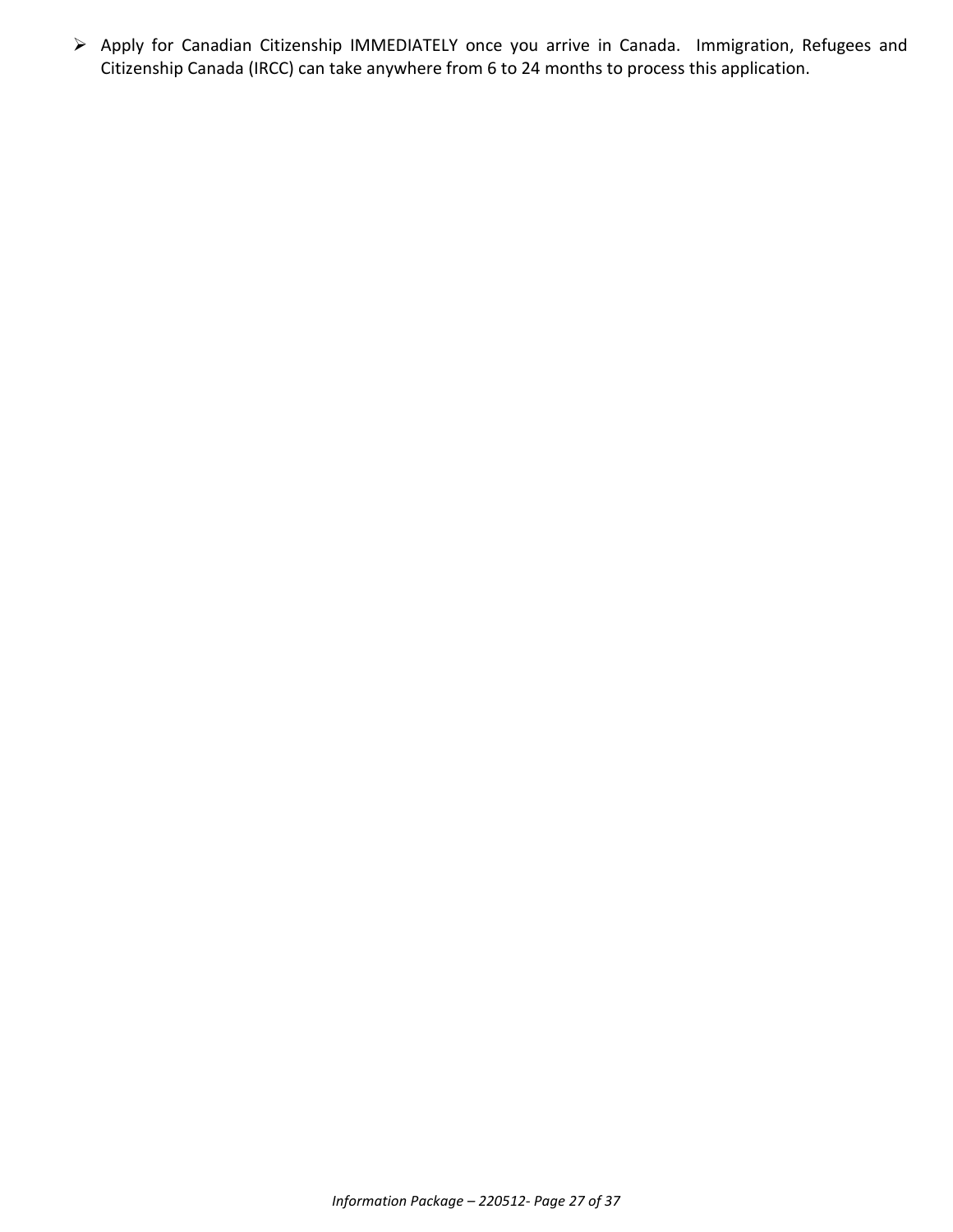### ESTIMATED ADOPTION COSTS - SOUTH KOREA

| 2. Adoption Facilitation Fee                                                                                                                                                             | \$15,836.90CAD (tax included) |  |  |
|------------------------------------------------------------------------------------------------------------------------------------------------------------------------------------------|-------------------------------|--|--|
| 3. Administration Fee (once the adoption process exceeds one year from retainer date, the annual<br>administration fee of \$1,700CAD plus tax will be invoiced.)                         |                               |  |  |
| *A complete breakdown of the above fees is available upon request.                                                                                                                       |                               |  |  |
| Please note: In order to maintain a position on our callback list you must have an active Children's Bridge<br>membership. In addition, an annual fee of \$100 plus tax will be applied. |                               |  |  |
| <b>KOREA FEES (ESTIMATES ONLY)</b>                                                                                                                                                       |                               |  |  |

1. Retainer Fee \$ 5,085.00CAD (tax included)

Korea Welfare Services (KWS) *(payable in CAD by money order or certified cheque to* \$22,300.00CAD  *The Children's Bridge who will then wire the payment to KWS)*

**3 RD PARTY FEES (ESTIMATES ONLY) USD CAD**

| Adoption Practitioner/Social Worker - Home Study (estimate only)                     | 3,000.00                |
|--------------------------------------------------------------------------------------|-------------------------|
| Adoption Practitioner - Referral/Post Placement Reports (estimate only)              | 1,200.00                |
| Ministry Mandated PRIDE Training (Ontario families only - approx. cost for 2 people) | 1,500.00                |
| Psychological Testing (estimate for 2 people – insurance may cover some fees)        | $1,500 - 3,000.00$      |
| Notarization of Proposal Acceptance Dossier                                          | $$500 - 1,000.00$       |
| <b>Immigration Sponsorship</b>                                                       | 150.00                  |
| Police Clearances for 2 (Interpol, R.C.M.P., local)                                  | 150.00                  |
| Airfare return $-1^{st}$ Trip (Approx. $-$ both parents must travel)                 | 4,000.00                |
| Airfare return – $2^{nd}$ Trip (Approx. – 1 – 2 adults and child)                    | 6,000.00                |
| Hotel in Seoul                                                                       | \$150 - \$200/USD/night |

**Please note:** There may be other costs that will vary. All fees are set and charged by third parties and must be paid at the time they are due.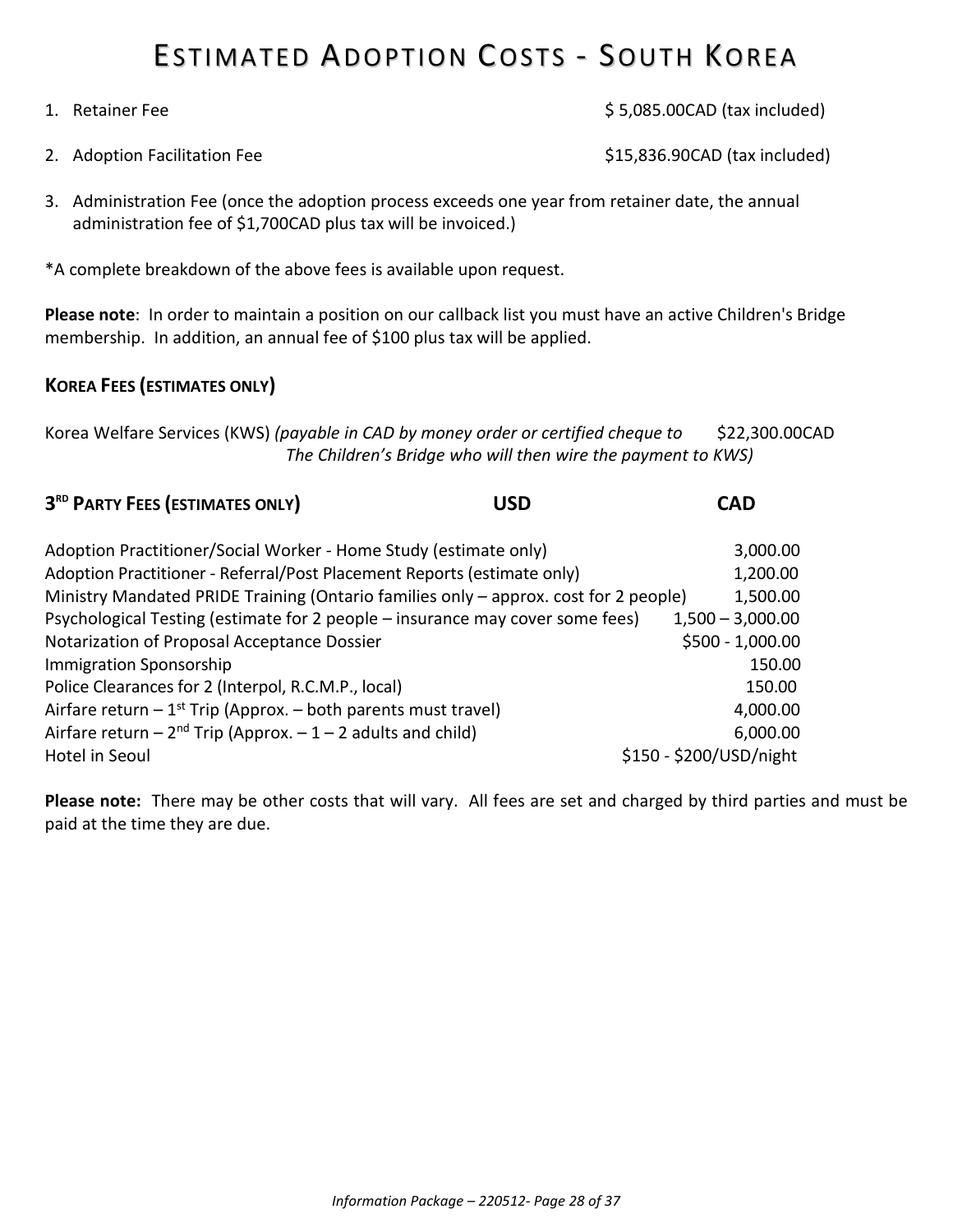### FEE SCHEDULE SOUTH KOREA

#### (PLEASE NOTE THAT THIS SCHEDULE MAY NOT INCLUDE ALL  $\,$ KOREA OR ALL  $\,3\,^{\text{{\tiny R}}\text{{\tiny D}}}$  party fees)

Please note that either your Program Manager or our Admin Assistant will provide you with the e-transfer, mailing address (cheque, money order) and/or wire information you will require.

|                                  | Fee                               | <b>Due Date</b>                                                                                                                                                       | <b>Payment Method</b>                                                               |
|----------------------------------|-----------------------------------|-----------------------------------------------------------------------------------------------------------------------------------------------------------------------|-------------------------------------------------------------------------------------|
| <b>Retainer Fee</b>              | \$5,085CAD tax<br>included        | Submitted<br>signed<br>with<br>Retainer.                                                                                                                              | E-transfer, wire<br>cheque<br>or<br>payable to The Children's Bridge<br>in Trust.   |
| <b>Adoption Facilitation Fee</b> | \$15,836.90CAD<br>tax included    | Sent with completed country<br>dossier.                                                                                                                               | As above.                                                                           |
| KWS Fee                          | \$22,300CAD                       | As above.                                                                                                                                                             | Payable to The Children's Bridge<br>In Trust by certified cheque or<br>money order. |
| Annual Admin. Fee                | $$1,700$ plus<br>applicable taxes | Invoiced annually once the<br>adoption process exceeds<br>one year from retainer date<br>until completion of adoption<br>process. Payable upon<br>receipt of invoice. | E-transfer, wire<br>cheque<br>or<br>payable to The Children's Bridge<br>in Trust.   |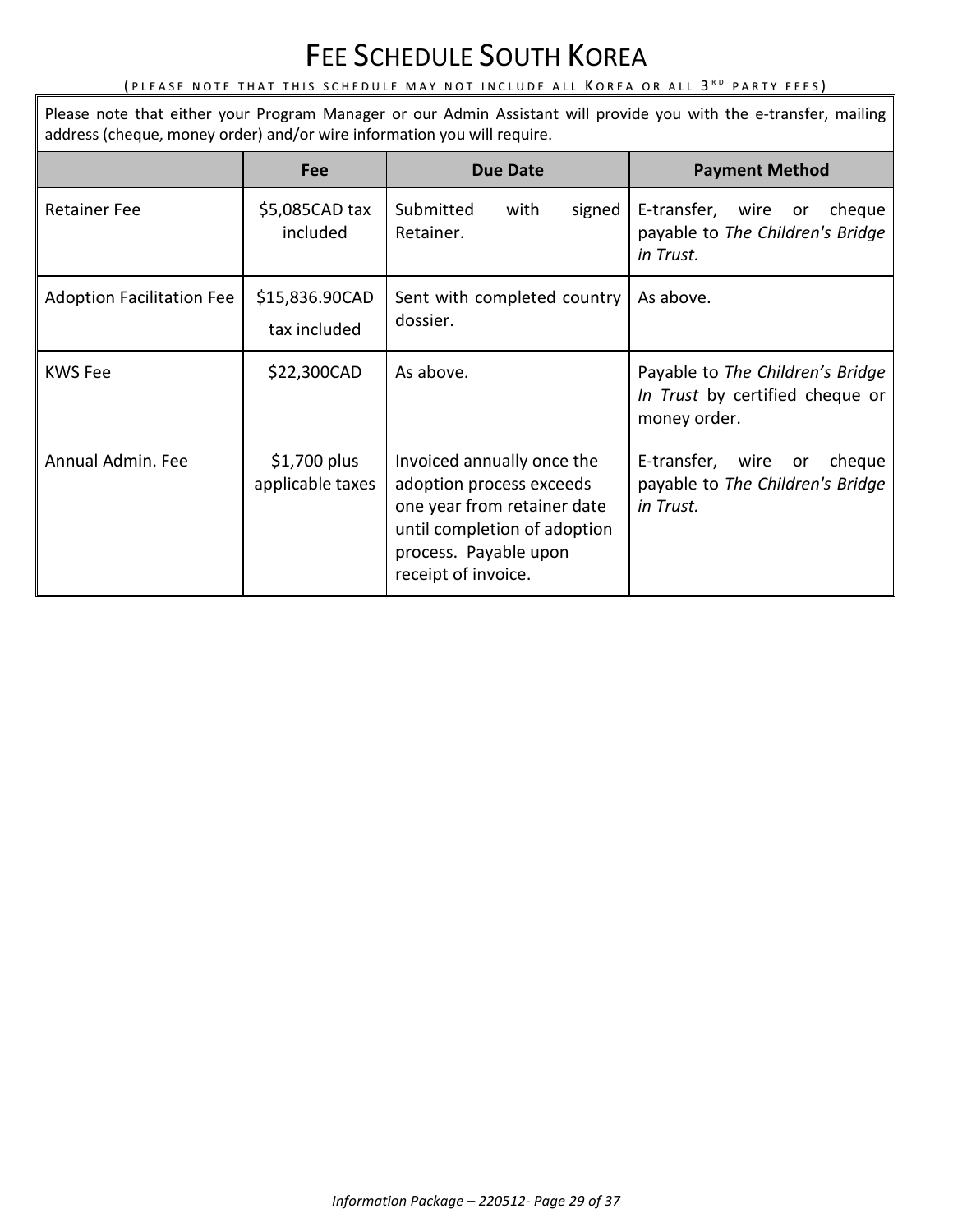### THAILAND

*Please note: Thailand (DCY) has indicated that we are not able to send files in 2022 for those adopting from the mainstream program. However, we can accept and submit files for those open to adopting a child over the age of 4 or with mild to moderate special medical needs. We can accept a limited number of files for the TRCCH. Please consult with Program Manager.*

*Adoption Program Manager:* Darlene Catton, 905-836-6776, Email: [darlene.catton@childrensbridge.com](mailto:darlene.catton@childrensbridge.com)

General Information:

- $\triangleright$  Adoption is finalized in Thailand in conjunction with the Royal Thai Embassy in Ottawa or the Royal Thai Consulate-General in Vancouver approximately 1 year after coming home.
- ➢ The Children's Bridge (Ontario families or provincial authority for other provinces) retains supervision of the child until the adoption is finalized.
- $\triangleright$  Preference is given to families with fertility issues or those with only one child.
- ➢ Both parents **must** travel to Ottawa or Toronto to complete the mandatory AdopTALK training (or take via Zoom).
- ➢ Both parents along with their child **must travel to the Royal Thai Embassy in Ottawa or the Royal Thai Consulate-General in Vancouver** to complete the process.
- ➢ We work with the Department of Children and Youth (DCY) and the Thai Red Cross Children's Home (TRCCH) - the Program Manager will determine the particular agency a file will be sent to based on the requirements of the agency, applicant's qualifications and openings available.
- $\triangleright$  The Children's Bridge receives a quota each year from the DCY and TRCCH indicating the number of files that can be sent in a given year. Confirm quota with the Program Manager before proceeding.
- $\triangleright$  We can accept one application from a single applicant each year. Confirm with Program Manager.
- $\triangleright$  Open to all provinces except Quebec.
- $\triangleright$  Alberta residents only eligible to submit applications to the DCY (not TRCCH).

Considerations:

- $\triangleright$  Trip is approximately 3 weeks in length.
- ➢ Children waiting for families due to socio-economic conditions and reside in children's homes.
- $\triangleright$  Both boys and girls are in need of families (mostly boys). Families may request sex but must be prepared for a longer wait for a girl. May request twins or siblings but this is rare.
- $\triangleright$  Older children and children with special medical needs are also waiting for families.
- $\triangleright$  Children will be approximately 14 months and up at proposal.

Requirements:

- $\triangleright$  Minimum age 25 years and up to a maximum age of 40 (male applicant can be up to 45).
- ➢ **Couples over 40 but under 48 who are open to children over the age of 4 or with special needs may be considered for this program.**
- $\triangleright$  Couples with more than a 10-year age gap may not be eligible. Consult Program Manager.
- $\triangleright$  Families who have fertility issues should provide proof of same with a letter from their doctor.
- $\triangleright$  If adopting from the Thai Red Cross, can have no more than one child in the family already.
- $\triangleright$  No same sex or common law couples eligible.
- $\triangleright$  Must be married for a minimum of 2 years and have no more than 2 previous marriages (some exceptions).
- ➢ Families with 3 or more children in the home will **not** be considered for this program.
- $\triangleright$  Must have a minimum of high school education.
- $\triangleright$  Must be in excellent physical and emotional health no exceptions.

*Information Package – 220512- Page 30 of 37*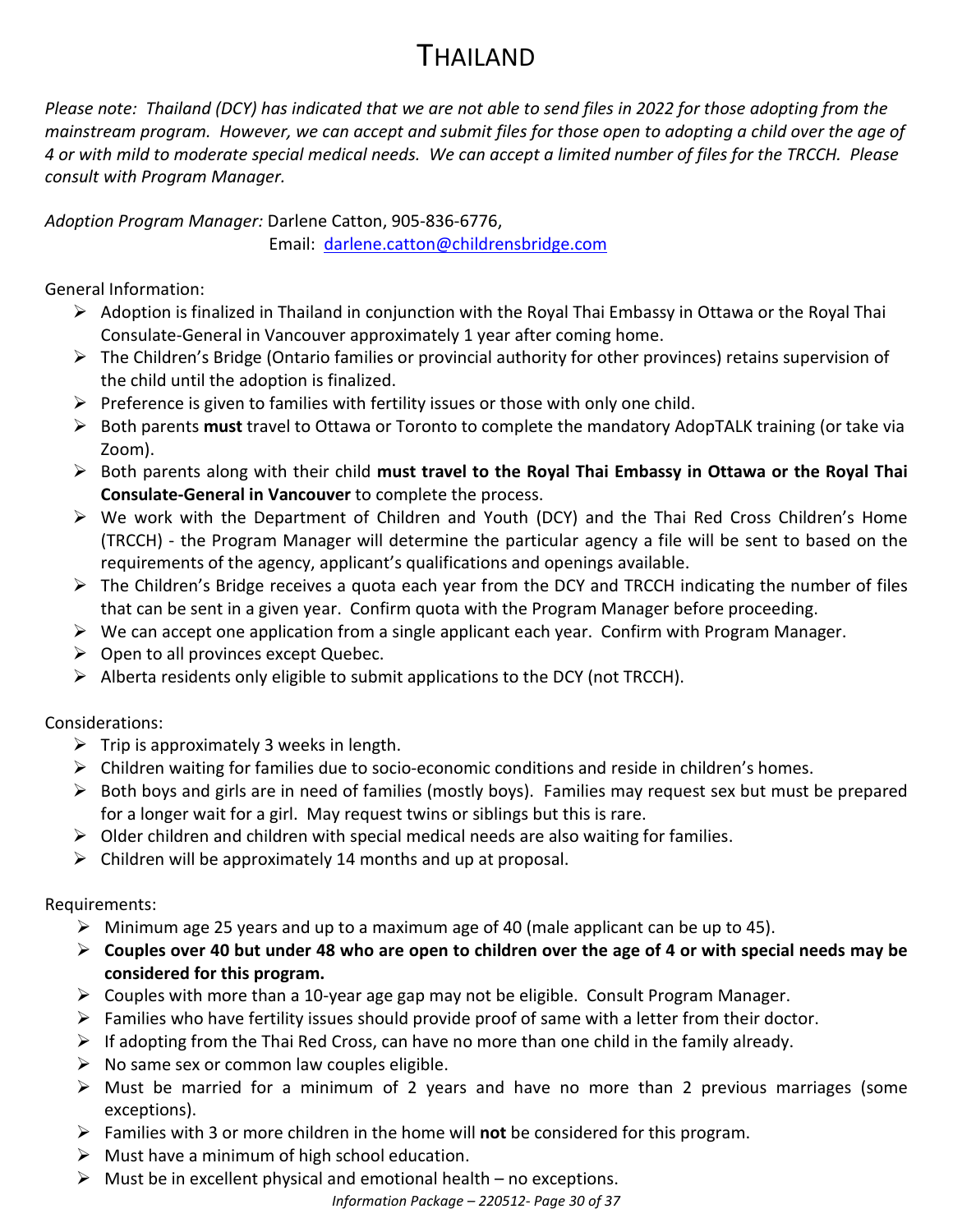- $\triangleright$  Must not be taking any prescribed medication for anxiety or depression.
- $\triangleright$  Must be 5 years cancer free.
- ➢ Cannot be notably overweight (no more than 30% of Body Mass Index (BMI)). Go to [www.nhlbisupport.com/bmi](http://www.nhlbisupport.com/bmi) to calculate your BMI.
- $\triangleright$  Sound financial position.
- $\triangleright$  One of a couple must be a Canadian citizen and have no criminal record.
- $\triangleright$  No morticians may apply.

#### Process:

- ➢ Attend a Children's Bridge Information Session (http://www.childrensbridge.com ) and/or Thailand Info Session.
- $\triangleright$  Complete the intake application and schedule your intake appointment (via Zoom) with the Program Manager.
- $\triangleright$  Completion of a home study and approval in province.
- ➢ Families must compile the Thailand dossier that includes a medical and psychological assessment.
- $\triangleright$  File sent for notarization, legalization at Global Affairs and authentication at the Royal Thai Embassy.
- $\triangleright$  Families receive their referral approximately 2  $\frac{1}{2}$  4 years after their file is logged in at the DCY or TRCCH this is an estimate only – proposals can come at any time and out of order and families must be prepared.
- $\triangleright$  Both parents must travel to Thailand to complete the adoption process (including an official interview).
- $\triangleright$  Stay in Thailand is approximately 3 weeks in duration.
- $\triangleright$  Three post placement reports must be completed and sent to Thailand.
- $\triangleright$  Once all post placement reports have been received, Thailand informs family that they can attend the Royal Thai Embassy in Ottawa or the Royal Thai Consulate-General in Vancouver to finalize the adoption (approximately 1 year after arrival home).

#### Timelines:

- $\triangleright$  Completion of home study (average time 3 6 months).
- $\triangleright$  Approval in province varies from 4 16 weeks.
- ➢ Family submits their Thailand dossier to the Program Manager at The Children's Bridge for processing that can take up to 6 weeks.
- ➢ The family's adoption dossier is then sent to the Department of Children and Youth (DCY) or the Thai Red Cross Children's Home in Thailand (determined by the Program Manager).
- $\triangleright$  Families should begin their immigration paperwork approximately 1 % years after their dossier has been received in Thailand.
- $\triangleright$  Wait for referral is approximately 2  $\frac{1}{2}$  4 years (once file is received in Thailand).
- $\triangleright$  A copy of the referral along with acceptance documents is sent to the provincial ministry who issue the appropriate documents which are then sent to Thailand.
- ➢ Families must prepare a letter of acceptance, accepting the child offered (sample letter will be supplied) which is sent to Thailand with the care package.
- ➢ Travel to Thailand occurs approximately 10 weeks (DCY) or 6 months (TRCCH) after referral acceptance.
- $\triangleright$  Timelines do fluctuate. These are estimates only.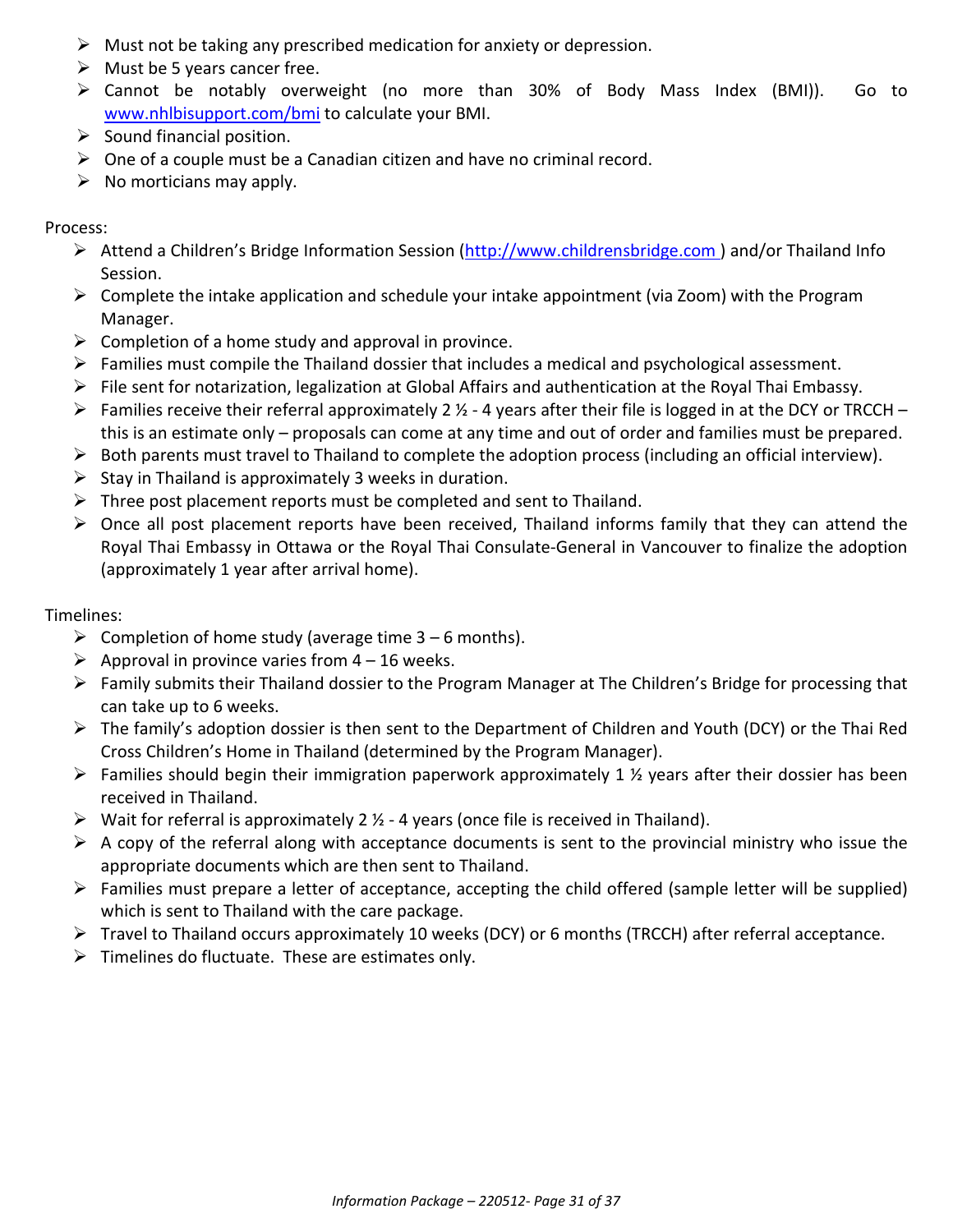### ESTIMATED ADOPTION COSTS - THAILAND

| 1. Retainer Fee                                                                                                           | \$5,085.00CAD (tax included)  |
|---------------------------------------------------------------------------------------------------------------------------|-------------------------------|
| 2. Adoption Facilitation Fee                                                                                              | \$15,836.90CAD (tax included) |
| 3. In-country Services, Translations (proposal, birth certificate,<br>house registration) and Coordinator's Disbursements | \$6,220.00CAD                 |

4. Administration Fee (once the adoption process exceeds one year from retainer date, the annual administration fee of \$1,700CAD plus tax will be invoiced.)

\*A complete breakdown of the above fees is available upon request.

#### **THAILAND FEES (ESTIMATES ONLY)**

| In-country travel and misc. fees                         | \$5,500.00 |
|----------------------------------------------------------|------------|
| Child's Embassy medical, photographs, registration, etc. | 300.00     |
| Car Seat Rental (payable in Thai Baht)                   | 50.00      |

#### **3 RD PARTY FEES (ESTIMATES ONLY)**

| Adoption Practitioner/Social Worker - Home Study (fees fluctuate across Canada)      | 3,000.00 |
|--------------------------------------------------------------------------------------|----------|
| Adoption Practitioner Referral/Post Placement Reports (estimate)                     | 1,500.00 |
| Ministry Mandated PRIDE Training (Ontario families only - approx. cost for 2 people) | 1,500.00 |
| Psychological Assessment (estimate)                                                  | 800.00   |
| <b>Immigration Sponsorship</b>                                                       | 150.00   |
| Police Clearances (Interpol, local)                                                  | 150.00   |
| Airfare return (Approx. cost for 2 adults and 1 child)                               | 5,000.00 |
| Royal Thai Embassy                                                                   | 180.00   |
|                                                                                      |          |

**Please note:** There may be other costs that will vary including the cost for both parents and their child to travel to the Royal Thai Embassy in Ottawa for a mandatory meeting to finalize the adoption. All fees are set and charged by third parties and must be paid at the current rate at the time they are due.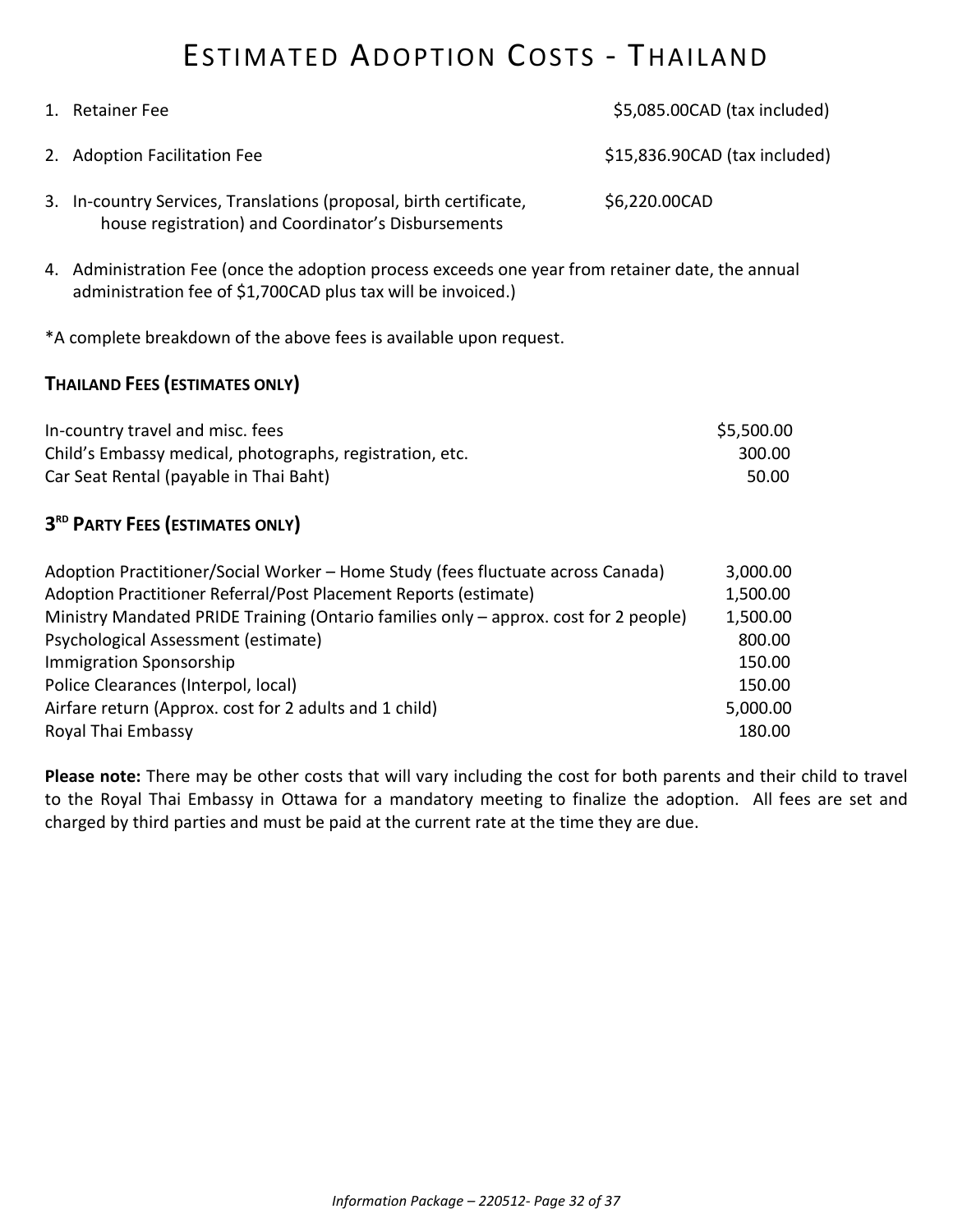### FEE SCHEDULE – THAILAND

#### PLEASE NOTE THAT THIS SCHEDULE MAY NOT INCLUDE ALL OF THE <mark>T</mark>HAILAND OR 3<sup>rd</sup> party fees)

Please note that either your Program Manager or our Admin Assistant will provide you with the e-transfer, mailing address (cheque, money order) and/or wire information you will require.

|                                                                              | Fee                                    | <b>Due Date</b>                                                                                                                                                       | <b>Payment Method</b>                                                    |
|------------------------------------------------------------------------------|----------------------------------------|-----------------------------------------------------------------------------------------------------------------------------------------------------------------------|--------------------------------------------------------------------------|
| <b>Retainer Fee</b>                                                          | $$5,085$ CAD tax<br>included           | Submitted<br>with<br>signed<br>Retainer.                                                                                                                              | E-transfer, wire or cheque payable<br>to The Children's Bridge in Trust. |
| <b>Adoption Facilitation Fee</b>                                             | \$15,836.90CAD<br>tax included         | Sent with completed country<br>dossier.                                                                                                                               | As above.                                                                |
| Country<br>Fees,<br>In.<br>Translation, Coordinators<br><b>Disbursements</b> | \$6,220.00CAD                          | As above.                                                                                                                                                             | As above.                                                                |
| <b>Embassy of Thailand</b>                                                   | \$180CAD                               | As above.                                                                                                                                                             | Money order payable to "Royal<br>Thai Embassy, Ottawa".                  |
| Annual Admin. Fee                                                            | \$1,700CAD<br>plus applicable<br>taxes | Invoiced annually once the<br>adoption process exceeds<br>one year from retainer date<br>until completion of adoption<br>process. Payable upon<br>receipt of invoice. | E-transfer, wire or cheque payable<br>to The Children's Bridge in Trust. |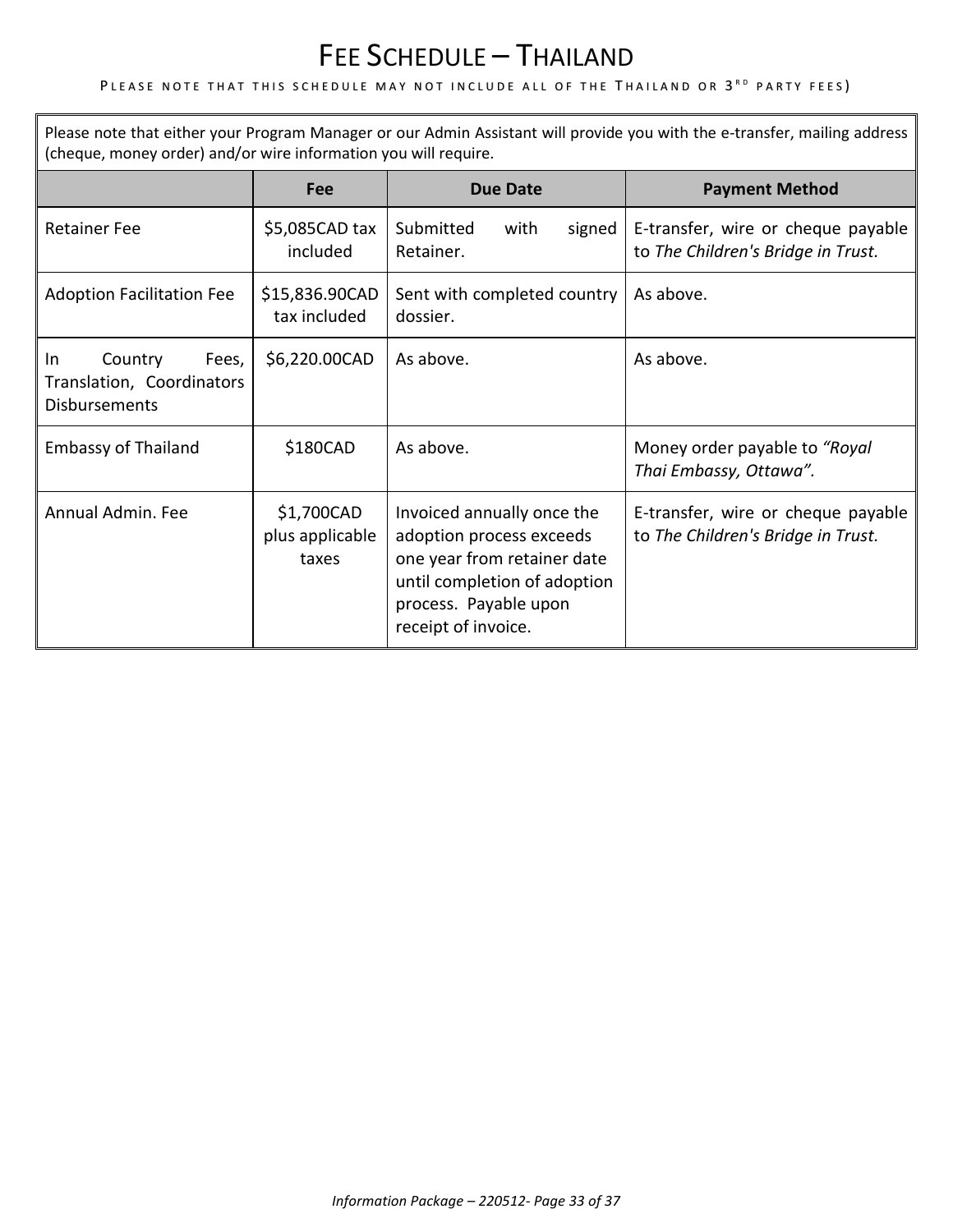### COUNTRIES AT A GLANCE

#### FACTS TO CONSIDER WHEN CHOOSING YOUR ADOPTION PROGRAM

|                                                                                                        | <b>SOUTH KOREA</b>                                                  | <b>THAILAND</b>                                                        | <b>INDIA</b>                                                                                    | USA -<br><b>HEARTSENT</b>                               |
|--------------------------------------------------------------------------------------------------------|---------------------------------------------------------------------|------------------------------------------------------------------------|-------------------------------------------------------------------------------------------------|---------------------------------------------------------|
| <b>Age of Child</b>                                                                                    | $18 - 24$ months at<br>placement                                    | 14 months and up<br>at referral                                        | 18 months & up                                                                                  | $0 - 14$ days at<br>time of placement                   |
| Sex                                                                                                    | Mostly male<br>(cannot specify<br>sex)                              | Both boys and<br>girls                                                 | Both boys and<br>girls but mostly<br>girls                                                      | Male and Female                                         |
| <b>Time to Referral</b><br>(approx.)                                                                   | $3 - 10$ months<br>from time file is<br>received in Korea.          | $2 \frac{1}{2}$ - 3 years                                              | Inconsistent<br>$(6$ months - 3<br>years)                                                       | $9 - 18$ months                                         |
| <b>Health Info</b><br><b>Received with</b><br>Referral                                                 | Comprehensive                                                       | Limited medical                                                        | Limited                                                                                         | Comprehensive<br>(child and familial)                   |
| <b>Familial History</b>                                                                                | Some birth &<br>familial history<br>included in<br>referral package | Some history may<br>be included                                        | Some history may<br>be provided                                                                 | <b>Birth family</b><br>history will be<br>provided.     |
| No singles $-$<br>Married min. 2<br><b>Marital Status</b><br>married min. 3<br>years.<br>years.        |                                                                     | Single men and<br>women and<br>married couples<br>$(2 \text{ years}).$ | Single, same sex,<br>heterosexual<br>married and<br>common-law<br>couples (except<br>Michigan). |                                                         |
| <b>Trip</b>                                                                                            | $1 - 2$ trips                                                       | 1 trip, approx. 3<br>weeks.                                            | 1 trip, 3 weeks<br>(unless adopting<br>from Hyderabad<br>then 2 trips)                          | Varies but should<br>expect up to 45<br>days in country |
| \$65,000 -<br>\$45,000 -<br>\$45,000 -<br>*Estimated Cost<br>\$67,000CAD<br>\$47,000CAD<br>\$47,000CAD |                                                                     |                                                                        | \$110,000CAD and<br>up                                                                          |                                                         |

\*Please note: Estimated costs may not include some flights, meals, incidentals, 3<sup>rd</sup> party service providers, etc. Please confirm all costs with Program Manager prior to submission of fees.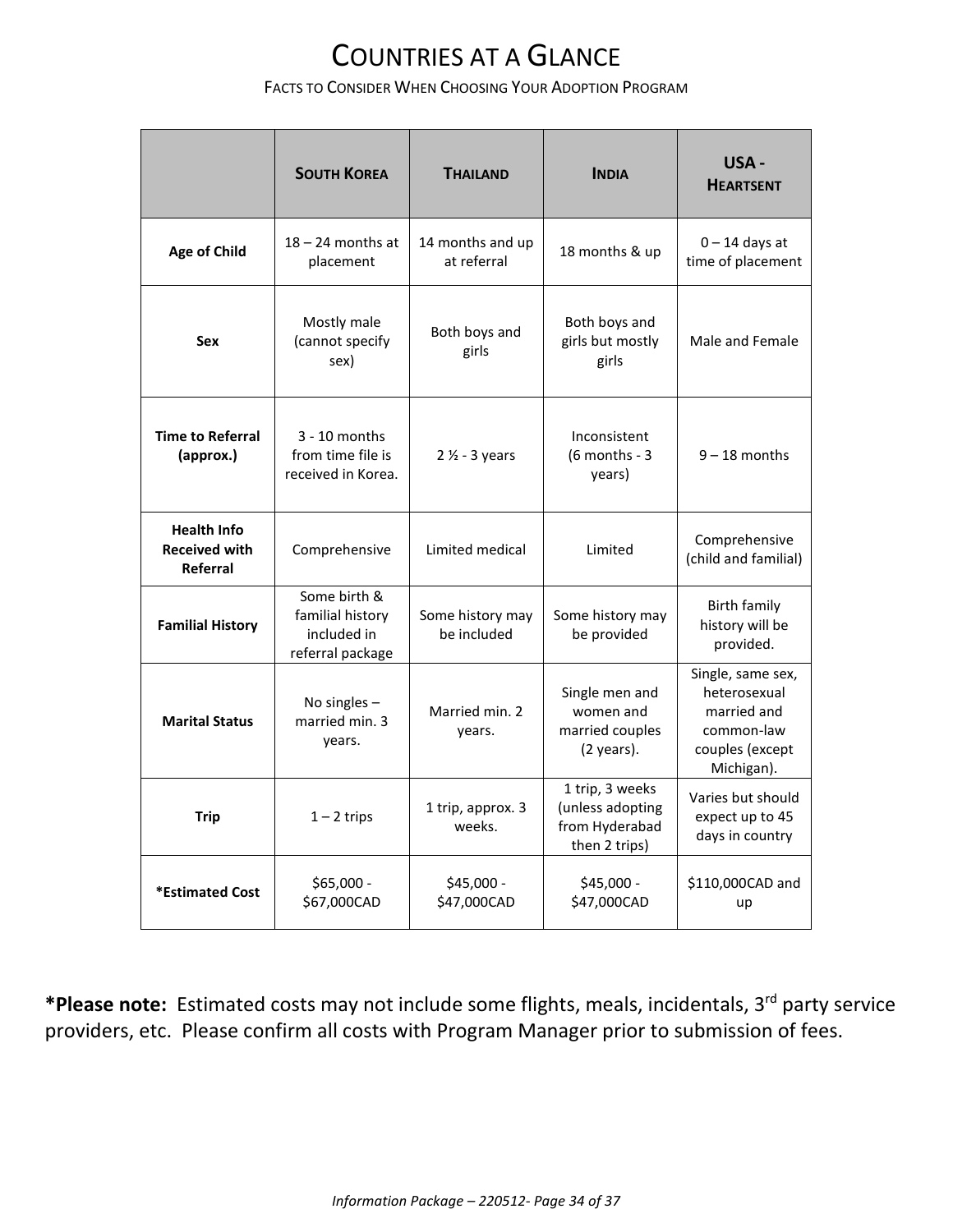### NEXT STEPS

#### **Review**

❖ Review the information provided to ensure you meet all requirements of the country you wish to adopt from.

#### **Research**

❖ It is very important that you research possible health (physical AND emotional) conditions of adopted children, specifically from the country you are interested in. In the Member's section of our website you'll find an entire section devoted to health issues.

#### **Schedule an Intake (1-Year Membership included)**

❖ The purpose of the intake is to ensure applicants meet all program requirements and assess the applicant's openness to learning and understanding adoption and to raising a child of a different race (if applicable) and culture. The intake will take approximately 60 – 90 minutes and both applicants must participate. Contact the Program Manager of the program you wish to adopt from to obtain an intake application. Once submitted and reviewed, the Program Manager will contact you to schedule your intake meeting.

#### **Begin Your Home Study & PRIDE Training (if applicable)**

❖ The first step with any adoption is to begin the home study process. A link to a complete list of approved Adoption Practitioners can be found here: <https://www.ontario.ca/page/adoption-practitioners#section-3> . Now is also a good time to enquire about PRIDE Training dates.

#### **Retain the Services of an Agency**

❖ Once you have decided on a country and have chosen your Adoption Practitioner, you will need to retain the services of a licensed adoption agency. This process requires filling out the Retainer Agreement (included in the detailed adoption package) and sending it, along with the appropriate fees to The Children's Bridge.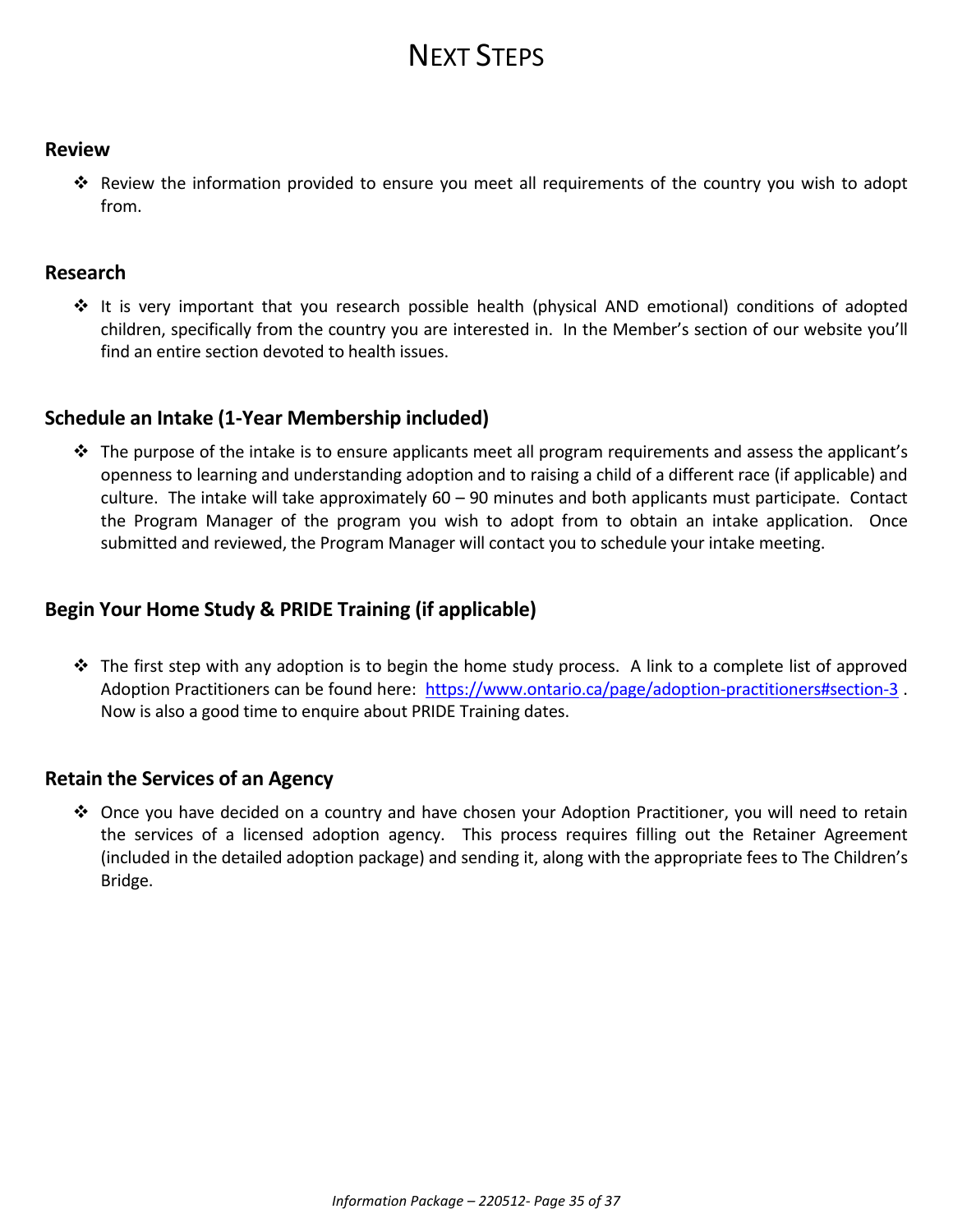

### MEMBERSHIP FORM Tel: (613) 226-2112

Email: info@childrensbridge.com www.childrensbridge.com

To ensure that The Children's Bridge provides you with optimal service and information, please complete this membership form in its entirety. Once you have completed this form, email it to [info@childrensbridge.com](mailto:info@childrensbridge.com) and we will provide you with payment details. If you are missing some information (i.e. Adoption Practitioner), you can still submit this form to become a member and forward us missing information when available.

Please be advised that any and all information provided in this application shall be for the exclusive and confidential use of The Children's Bridge. No information provided herein shall be released, transmitted or transferred in any way to any third party without the member's express written consent.

Date: Signature: Signature: Signature: Signature: Signature: Signature: Signature: Signature: Signature: Signature: Signature: Signature: Signature: Signature: Signature: Signature: Signature: Signature: Signature: Signatu

#### MEMBER INFORMATION:

Marital Status: Married  $\Box$  How long? Single  $\square$ 

|                                           | APPLICANT 1 INFORMATION | APPLICANT 2 INFORMATION |
|-------------------------------------------|-------------------------|-------------------------|
| First Name:                               |                         |                         |
| Last Name:                                |                         |                         |
| Date of Birth:                            |                         |                         |
| Address:<br>(Courier address if P.O. Box) |                         |                         |
| Phone # (Home):                           |                         |                         |
| Phone # (Business):                       |                         |                         |
| Cell Phone #:                             |                         |                         |
| Email Address:                            |                         |                         |